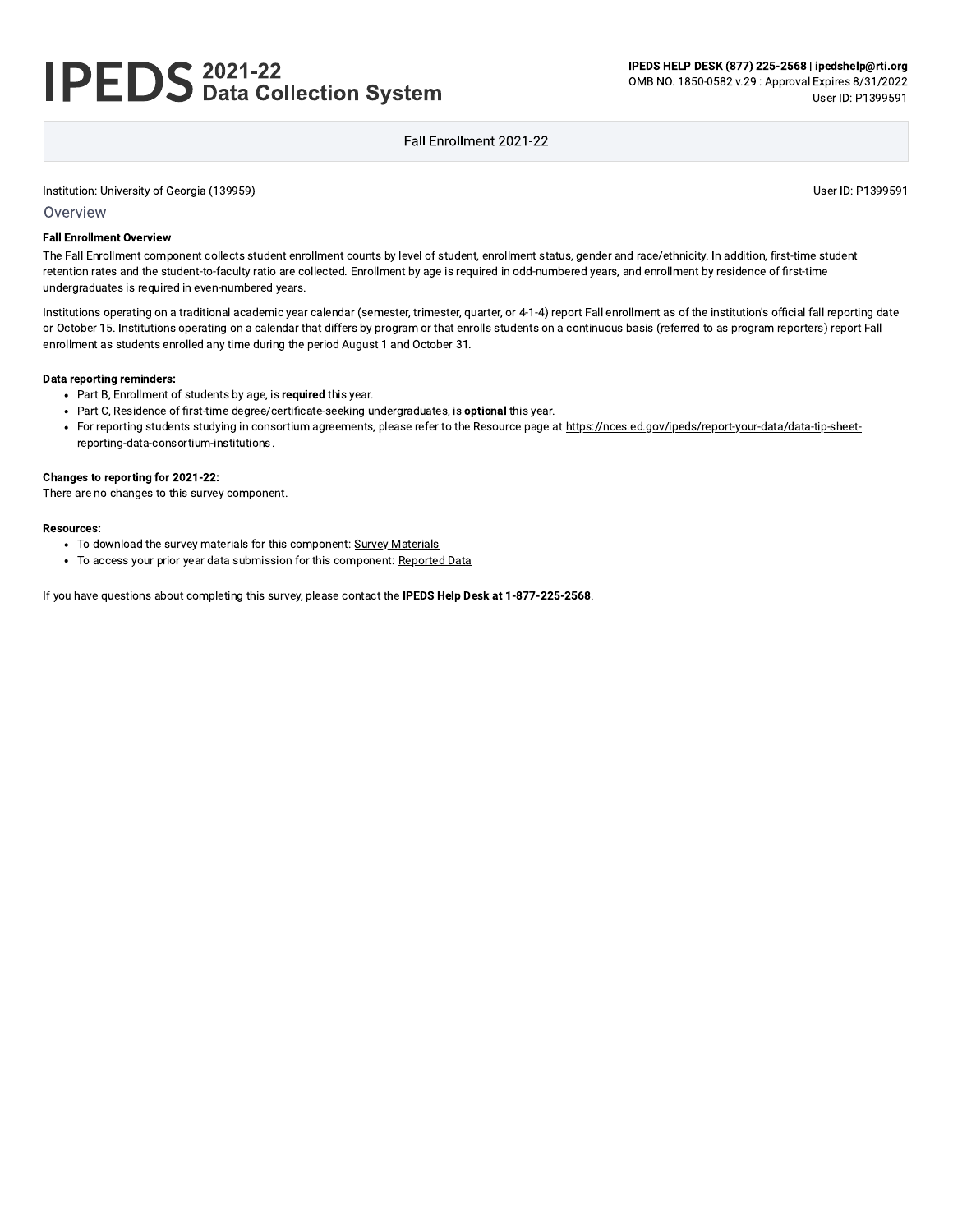## **Part Selection**

Completion of Part C (Residence of First-Time Degree/Certificate-Seeking Undergraduates) is optional this year.

## Do you wish to complete Part C this year?

If you select 'Yes', you will be expected to complete the Part C screens. If you select 'No', you will skip Part C.

○ No, I will not complete Part C

ses, I will complete Part C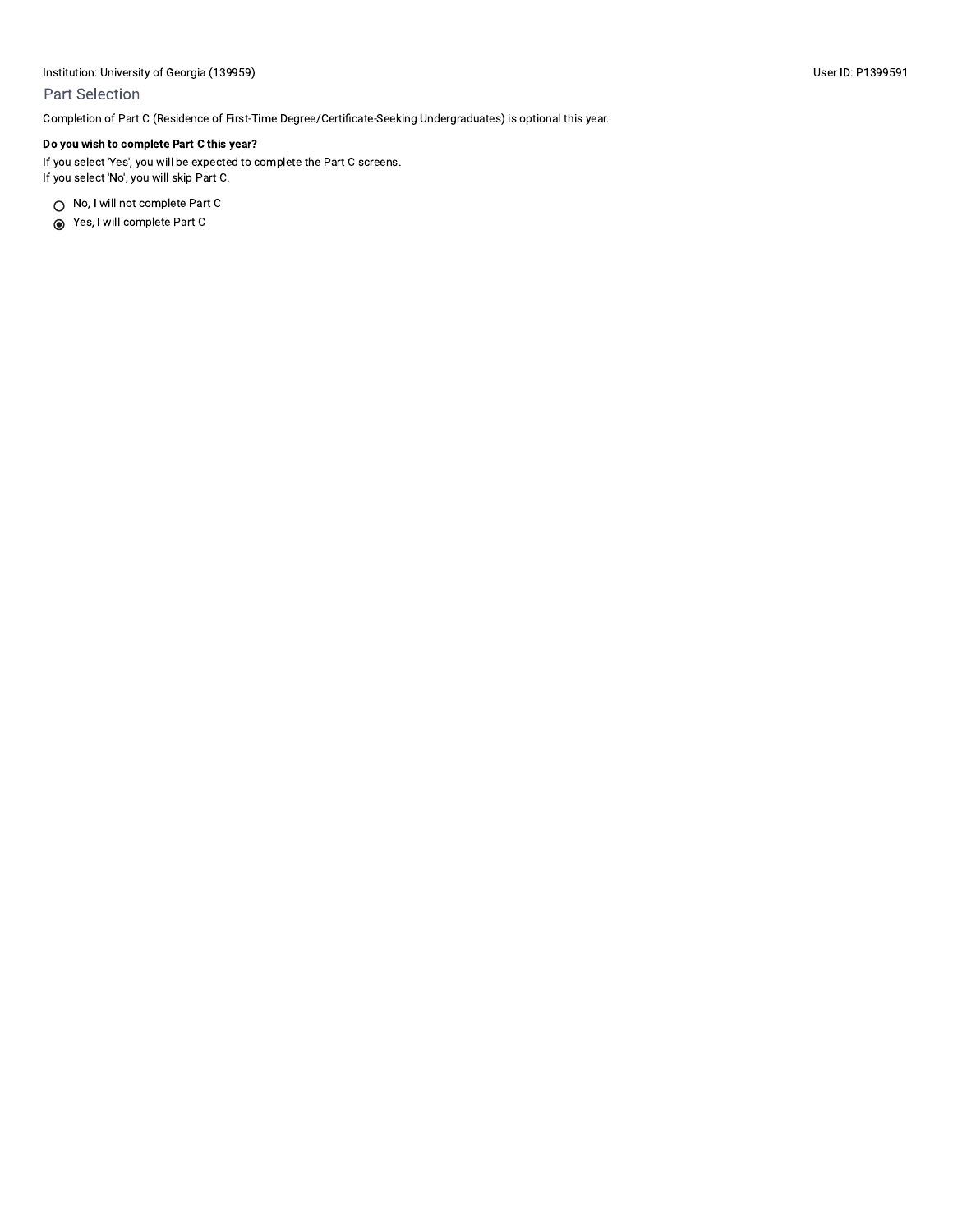#### User ID: P1399591

# Part A - Fall Enrollment for Full-Time Undergraduate Students

# Enrollment as of the institution's official fall reporting date or as of October 15, 2021

### Full-time Undergraduate Students

Reporting Reminders:

- Report Hispanic/Latino individuals of any race as Hispanic/Latino
- Report race for non-Hispanic/Latino individuals only
- Even though Teacher Preparation certificate programs may require a bachelor's degree for admission, they are considered subbaccalaureate undergraduate programs, and students in these programs are undergraduate students.

#### Men

|                                           | Degree/certificate-seeking |             |                          |                                  | Total,                  |                            |
|-------------------------------------------|----------------------------|-------------|--------------------------|----------------------------------|-------------------------|----------------------------|
| Enrolled for credit                       |                            |             | Non-first-time           |                                  | Non-degree/             | Full-time<br>undergraduate |
|                                           | <b>First-time</b>          | Transfer-in | Continuing/<br>Returning | Total degree/certificate-seeking | non-certificate-seeking | students                   |
| Nonresident alien                         | 24                         | 17          | 123                      | 164                              | 19                      | 183                        |
| Hispanic/Latino                           | 127                        | 74          | 558                      | 759                              | 0                       | 759                        |
| American Indian or Alaska Native          | 0                          | 3           | 3                        | 6                                | $\mathbf 0$             | 6                          |
| Asian                                     | 339                        | 95          | 996                      | 1,430                            |                         | 1,431                      |
| <b>Black or African American</b>          | 98                         | 42          | 498                      | 638                              | $\overline{2}$          | 640                        |
| Native Hawaiian or Other Pacific Islander | 3                          | 1           | 8                        | 12                               | $\mathbf 0$             | 12                         |
| White                                     | 1,417                      | 570         | 6,088                    | 8,075                            | 6                       | 8,081                      |
| Two or more races                         | 77                         | 38          | 345                      | 460                              | $\mathbf 0$             | 460                        |
| Race and ethnicity unknown                | 37                         | 5           | 99                       | 141                              | 0                       | 141                        |
| <b>Total men</b>                          | 2,122                      | 845         | 8,718                    | 11,685                           | 28                      | 11,713                     |
| Total men prior year                      | 2,058                      | 748         | 8,783                    | 11,589                           | 6                       | 11,595                     |

|                                           | Degree/certificate-seeking |                |                          |                                  |                         | Total,                    |  |
|-------------------------------------------|----------------------------|----------------|--------------------------|----------------------------------|-------------------------|---------------------------|--|
| Enrolled for credit                       |                            |                | Non-first-time           |                                  | Non-degree/             | Full-time                 |  |
|                                           | First-time                 | Transfer-in    | Continuing/<br>Returning | Total degree/certificate-seeking | non-certificate-seeking | undergraduate<br>students |  |
| Nonresident alien                         | 45                         | 16             | 101                      | 162                              | 14                      | 176                       |  |
| Hispanic/Latino                           | 231                        | 76             | 871                      | 1,178                            | $\overline{2}$          | 1,180                     |  |
| American Indian or Alaska Native          | $\sqrt{2}$                 | $\mathbf 0$    | 9                        | 11                               | 0                       | 11                        |  |
| Asian                                     | 474                        | 78             | 1,245                    | 1.797                            | $\mathbf{1}$            | 1,798                     |  |
| <b>Black or African American</b>          | 228                        | 50             | 945                      | 1,223                            | 0                       | 1,223                     |  |
| Native Hawaiian or Other Pacific Islander | 0                          | $\mathbf{1}$   | 9                        | 10                               | 0                       | 10                        |  |
| White                                     | 2,478                      | 512            | 8,211                    | 11,201                           | 15                      | 11,216                    |  |
| Two or more races                         | 143                        | 42             | 532                      | 717                              | 0                       | 717                       |  |
| Race and ethnicity unknown                | 62                         | $\overline{4}$ | 112                      | 178                              | $\mathbf{1}$            | 179                       |  |
| <b>Total women</b>                        | 3,663                      | 779            | 12,035                   | 16,477                           | 33                      | 16,510                    |  |
| Total women prior year                    | 3,545                      | 738            | 12,005                   | 16,288                           | 5                       | 16,293                    |  |
|                                           |                            |                |                          |                                  |                         |                           |  |
| Grand total (men+women)                   | 5,785                      | 1.624          | 20,753                   | 28,162                           | 61                      | 28,223                    |  |
| Grand total (men+women) prior year        | 5,603                      | 1,486          | 20,788                   | 27,877                           | 11                      | 27,888                    |  |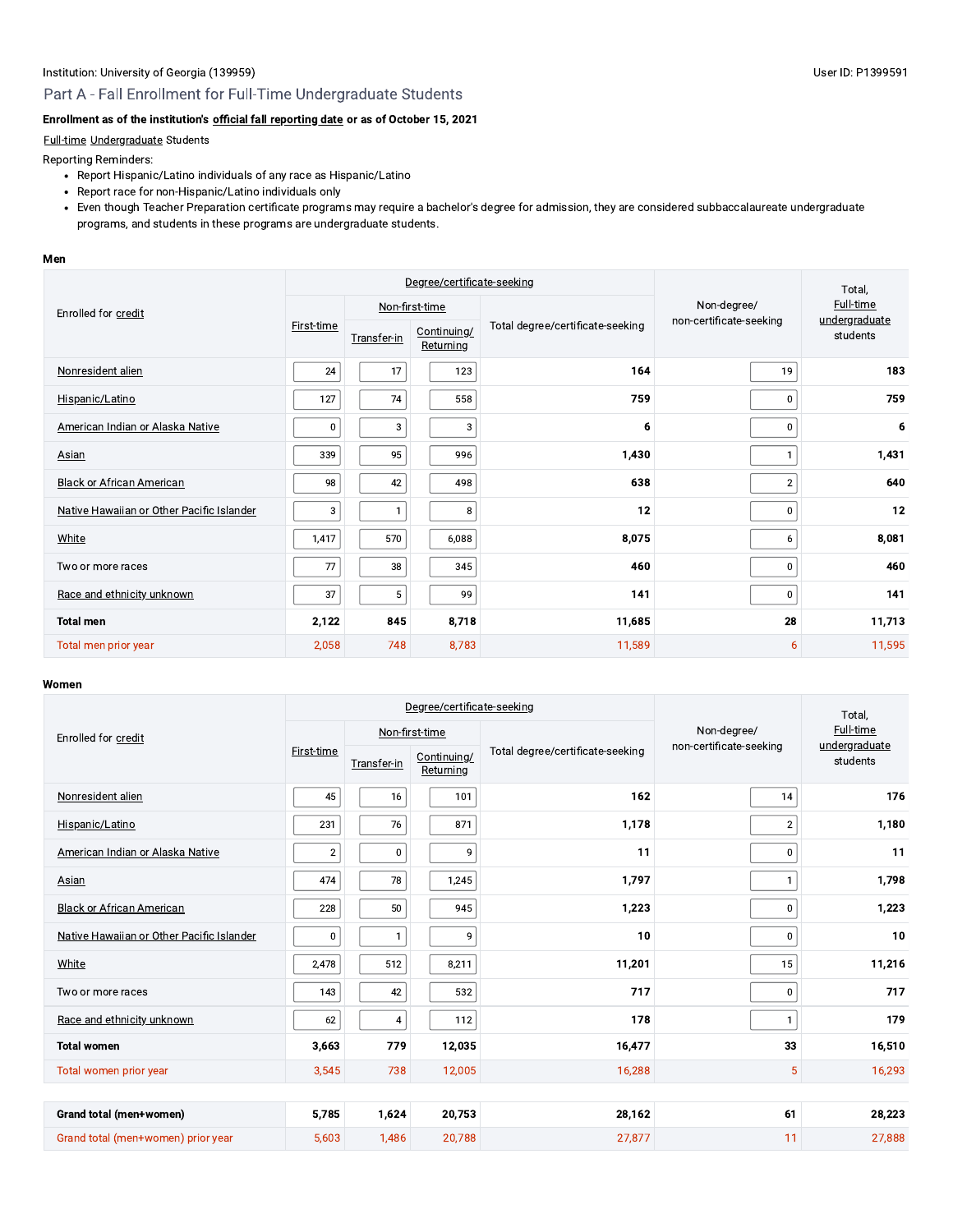# Part A - Fall Enrollment for Part-time Undergraduate Students

# Enrollment as of the institution's official fall reporting date or as of October 15, 2021

#### Part-time Undergraduate Students

Reporting Reminders:

- Report Hispanic/Latino individuals of any race as Hispanic/Latino
- Report race for non-Hispanic/Latino individuals only
- Even though Teacher Preparation certificate programs may require a bachelor's degree for admission, they are considered subbaccalaureate undergraduate programs, and students in these programs are undergraduate students.

#### Men

|                                           | Degree/certificate-seeking |                |                          |                                  |                                        | Total,                     |  |
|-------------------------------------------|----------------------------|----------------|--------------------------|----------------------------------|----------------------------------------|----------------------------|--|
| Enrolled for credit                       |                            |                | Non-first-time           |                                  | Non-degree/<br>non-certificate-seeking | part-time<br>undergraduate |  |
|                                           | First-time                 | Transfer-in    | Continuing/<br>Returning | Total degree/certificate-seeking |                                        | students                   |  |
| Nonresident alien                         | 0                          | $\bf{0}$       | $\overline{4}$           | 4                                | $\mathbf 0$                            | 4                          |  |
| Hispanic/Latino                           | $\mathbf{1}$               | $\overline{7}$ | 64                       | 72                               | $\overline{2}$                         | 74                         |  |
| American Indian or Alaska Native          | 0                          | 0              |                          | 1                                | $\bf{0}$                               | 1                          |  |
| Asian                                     | $\overline{2}$             | $\overline{4}$ | 119                      | 125                              | $\overline{2}$                         | 127                        |  |
| <b>Black or African American</b>          | 1                          | 3              | 49                       | 53                               | $\overline{2}$                         | 55                         |  |
| Native Hawaiian or Other Pacific Islander | 0                          | $\bf{0}$       | 0                        | 0                                | $\mathbf 0$                            | $\mathbf 0$                |  |
| White                                     | 6                          | 40             | 584                      | 630                              | 15                                     | 645                        |  |
| Two or more races                         |                            | $\overline{2}$ | 48                       | 51                               | 1                                      | 52                         |  |
| Race and ethnicity unknown                | 0                          | 0              | 6                        | 6                                | $\mathbf{1}$                           | 7                          |  |
| <b>Total men</b>                          | 11                         | 56             | 875                      | 942                              | 23                                     | 965                        |  |
| Total men prior year                      | 14                         | 57             | 874                      | 945                              | 21                                     | 966                        |  |

|                                           | Degree/certificate-seeking |              |                          |                                  |                                        | Total,                     |  |
|-------------------------------------------|----------------------------|--------------|--------------------------|----------------------------------|----------------------------------------|----------------------------|--|
| Enrolled for credit                       |                            |              | Non-first-time           |                                  | Non-degree/<br>non-certificate-seeking | part-time<br>undergraduate |  |
|                                           | First-time                 | Transfer-in  | Continuing/<br>Returning | Total degree/certificate-seeking |                                        | students                   |  |
| Nonresident alien                         | $\overline{2}$             | $\mathbf{1}$ | $\sqrt{5}$               | 8                                | $\mathbf{1}$                           | 9                          |  |
| Hispanic/Latino                           | $\mathbf{2}$               | $\bf 6$      | 78                       | 86                               | 1                                      | 87                         |  |
| American Indian or Alaska Native          | $\mathbf 0$                | $\pmb{0}$    | $\mathbf{1}$             | 1                                | 0                                      | 1                          |  |
| <b>Asian</b>                              | $\mathbf 0$                | $\pmb{4}$    | 89                       | 93                               | 5                                      | 98                         |  |
| <b>Black or African American</b>          | $\overline{\mathbf{c}}$    | $\pmb{4}$    | 56                       | 62                               | 6                                      | 68                         |  |
| Native Hawaiian or Other Pacific Islander | 0                          | $\mathbf{1}$ | $\pmb{0}$                | 1                                | 0                                      | $\mathbf{1}$               |  |
| White                                     | 15                         | 37           | 566                      | 618                              | 35                                     | 653                        |  |
| Two or more races                         | $\mathbf{1}$               | $\mathbf 2$  | 40                       | 43                               | $\overline{c}$                         | 45                         |  |
| Race and ethnicity unknown                | 1                          | $\pmb{0}$    | 15                       | 16                               | 0                                      | 16                         |  |
| <b>Total women</b>                        | 23                         | 55           | 850                      | 928                              | 50                                     | 978                        |  |
| Total women prior year                    | 29                         | 59           | 795                      | 883                              | 28                                     | 911                        |  |
|                                           |                            |              |                          |                                  |                                        |                            |  |
| Grand total (men+women)                   | 34                         | 111          | 1,725                    | 1,870                            | 73                                     | 1,943                      |  |
| Grand total (men+women) prior year        | 43                         | 116          | 1,669                    | 1,828                            | 49                                     | 1,877                      |  |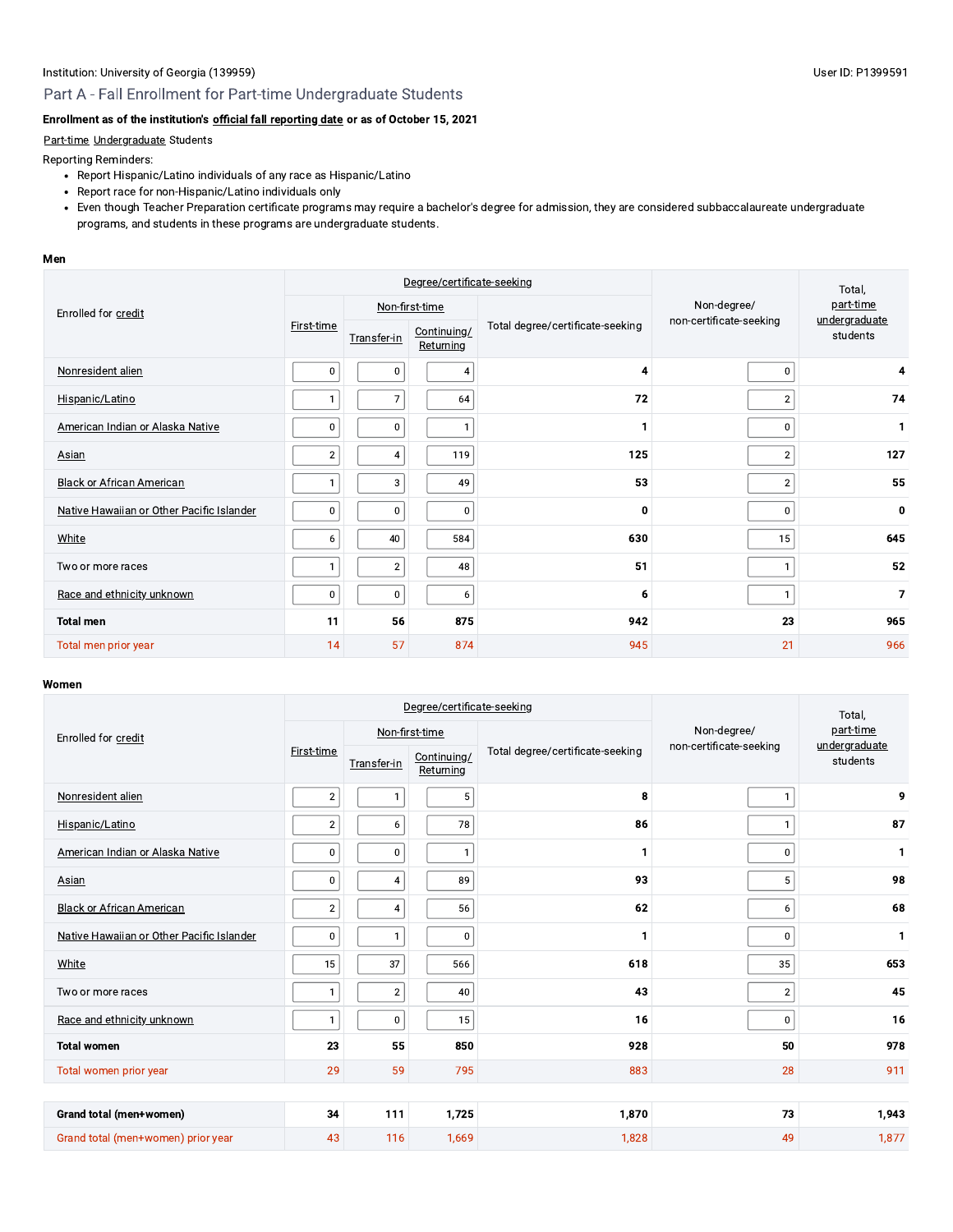# Part A - Fall Enrollment for Graduate Students

## Enrollment as of the institution's official fall reporting date or as of October 15, 2021

#### **Graduate Students**

Race/Ethnicity Reporting Reminder:

- Report Hispanic/Latino individuals of any race as Hispanic/Latino
- Report race for non-Hispanic/Latino individuals only

#### **Graduate Student Reporting Reminder:**

- Report all postbaccalaureate degree and certificate students as graduate students, including any doctor's-professional practice students (formerly firstprofessional)
- Even though Teacher Preparation certificate programs may require a bachelor's degree for admission, they are considered subbaccalaureate undergraduate programs, and students in these programs are undergraduate students.

#### Men

| Enrolled for credit                       | Total full-time | Total part-time | Total graduate students |
|-------------------------------------------|-----------------|-----------------|-------------------------|
| Nonresident alien                         | 741             | 40              | 781                     |
| Hispanic/Latino                           | 87              | 30              | 117                     |
| American Indian or Alaska Native          | 10              |                 | 11                      |
| Asian                                     | 135             | 38              | 173                     |
| <b>Black or African American</b>          | 200             | 145             | 345                     |
| Native Hawaiian or Other Pacific Islander |                 | 0               | 1                       |
| White                                     | 1,675           | 540             | 2,215                   |
| Two or more races                         | 92              | 21              | 113                     |
| Race and ethnicity unknown                | 30              | 16              | 46                      |
| <b>Total men</b>                          | 2,971           | 831             | 3,802                   |
| Total men prior year                      | 2,854           | 842             | 3,696                   |

| Enrolled for credit                       | Total full-time | Total part-time | Total graduate students |
|-------------------------------------------|-----------------|-----------------|-------------------------|
| Nonresident alien                         | 698             | 54              | 752                     |
| Hispanic/Latino                           | 198             | 59              | 257                     |
| American Indian or Alaska Native          | 8               | $\overline{5}$  | 13                      |
| Asian                                     | 260             | 84              | 344                     |
| <b>Black or African American</b>          | 494             | 364             | 858                     |
| Native Hawaiian or Other Pacific Islander | $\pmb{0}$       | $\mathbf 0$     | 0                       |
| White                                     | 2,599           | 1,005           | 3,604                   |
| Two or more races                         | 179             | 66              | 245                     |
| Race and ethnicity unknown                | 51              | 26              | 77                      |
| <b>Total women</b>                        | 4,487           | 1,663           | 6,150                   |
| Total women prior year                    | 4,209           | 1,477           | 5,686                   |
|                                           |                 |                 |                         |
| Grand total (men+women)                   | 7,458           | 2,494           | 9,952                   |
| Grand total (men+women) prior year        | 7,063           | 2,319           | 9,382                   |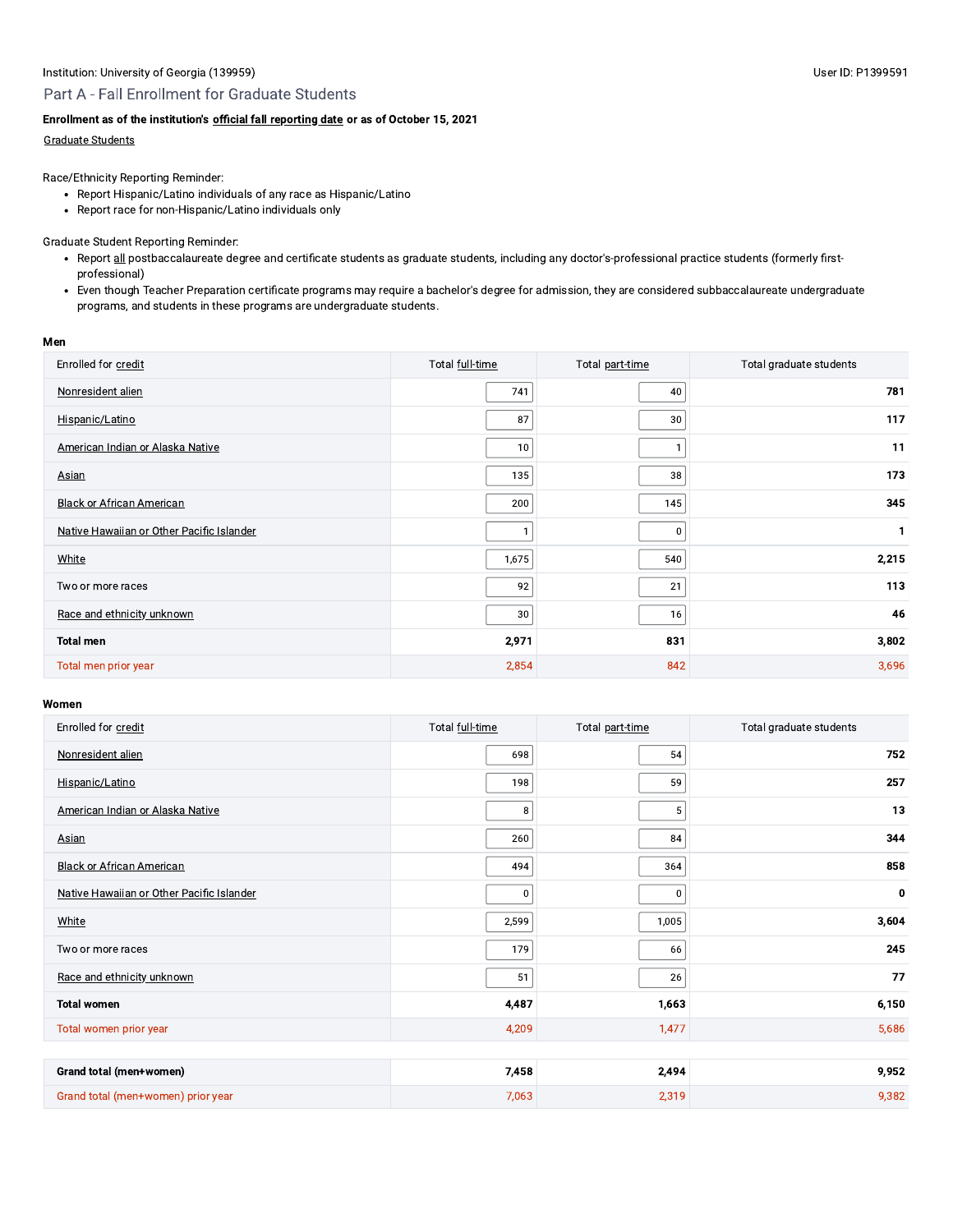# Enrollment as of the institution's official fall reporting date or as of October 15, 2021

|                                                                    | Undergraduate Students     | <b>Graduate Students</b>           |       |
|--------------------------------------------------------------------|----------------------------|------------------------------------|-------|
|                                                                    | Degree/certificate-seeking | Non-degree/non-certificate-seeking |       |
| <b>C</b> Enrolled <i>exclusively</i> in distance education courses | 131                        | っ                                  | 1,003 |
| Enrolled in at least one but not all distance education courses    | 5,659                      | 3                                  | 1,080 |
| Not enrolled in any distance education courses                     | 24,242                     | 129                                | 7.869 |
|                                                                    |                            |                                    |       |
| Total (from prior part A screens)                                  | 30,032                     | 134                                | 9.952 |

. You may use the box below to provide additional context for the data you have reported above. Context notes will be posted on the College Navigator website. Therefore, you should write all context notes using proper grammar (e.g., complete sentences with punctuation) and common language that can be easily understood by students and parents (e.g., spell out acronyms).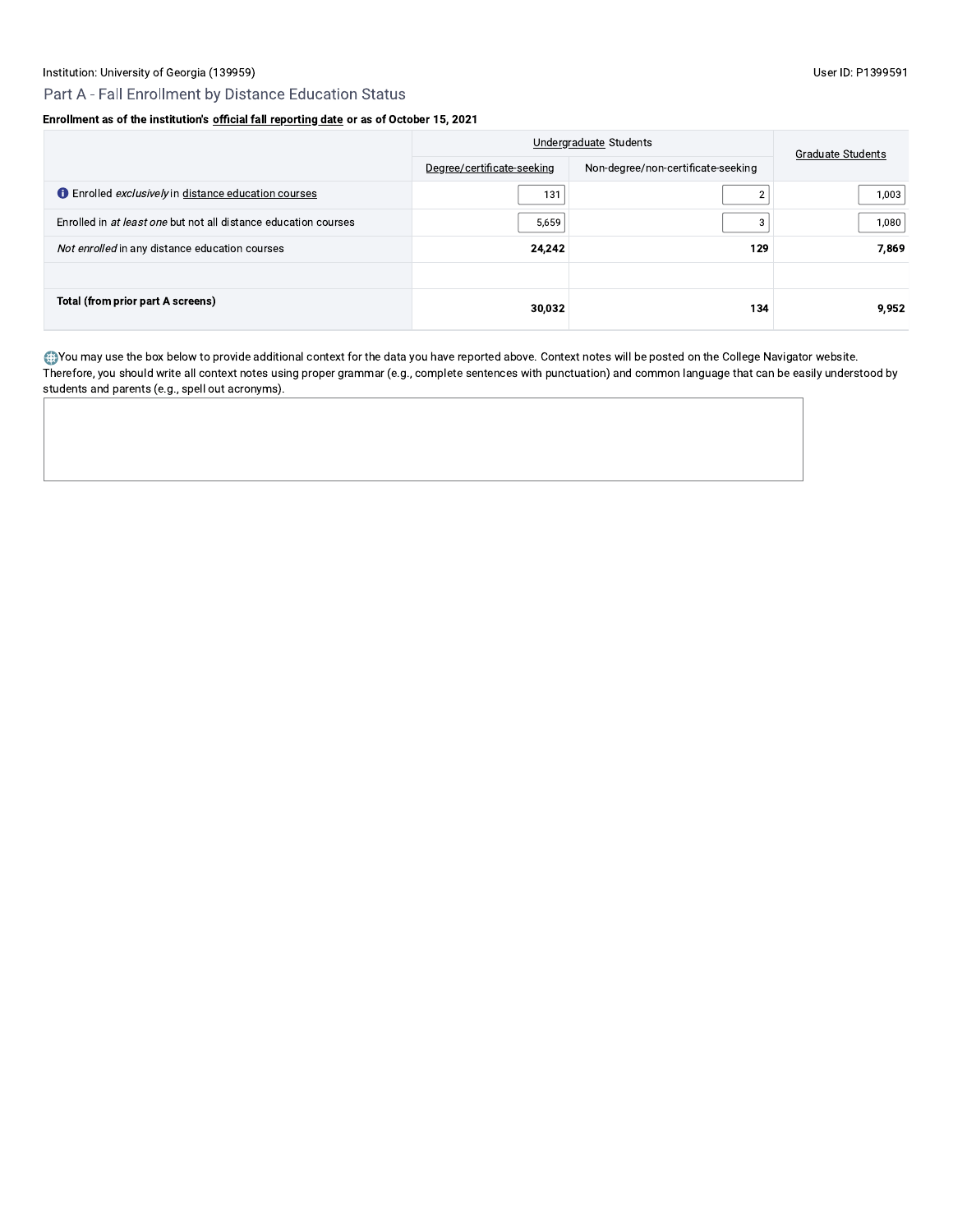# Part A - Fall Enrollment by Distance Education Status

# Of those students exclusively enrolled in distance education courses, report the number that are:

|                                                                                |    |                            | Undergraduate Students             |                          |  |
|--------------------------------------------------------------------------------|----|----------------------------|------------------------------------|--------------------------|--|
|                                                                                |    | Degree/certificate-seeking | Non-degree/non-certificate-seeking | <b>Graduate Students</b> |  |
| Located in                                                                     | GA | 124                        |                                    | 737                      |  |
| Located in the U.S. but not in                                                 | GA |                            |                                    | 244                      |  |
| Located in the U.S. but state/jurisdiction unknown                             |    |                            |                                    | 3                        |  |
| Located outside the U.S.                                                       |    |                            |                                    | 19                       |  |
| Location unknown/unreported                                                    |    | $\Omega$                   |                                    | 0                        |  |
| Total students exclusively enrolled in distance education (from section above) |    | 131                        |                                    | 1,003                    |  |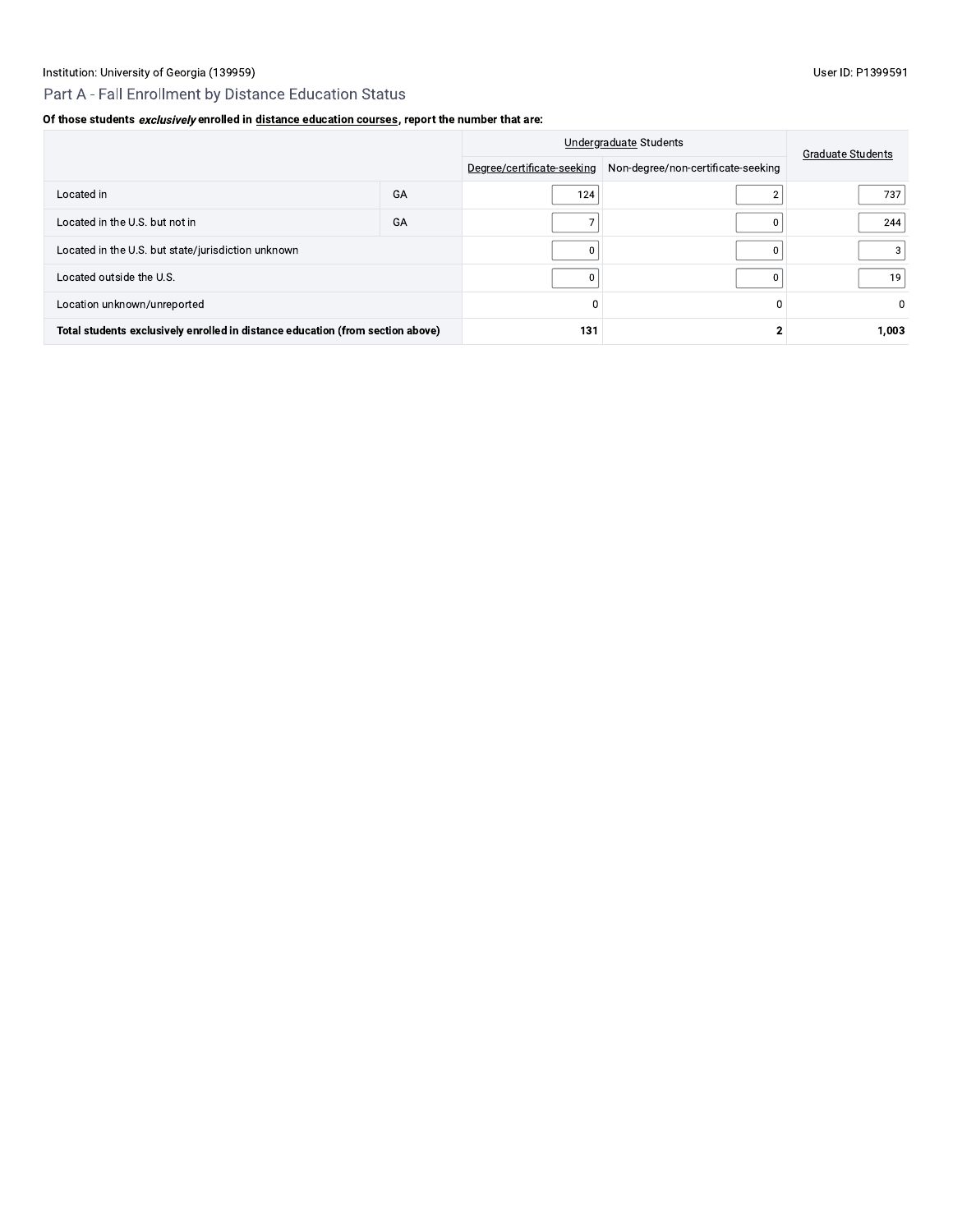# **Fall Enrollment Summary**

#### Men

| Students enrolled for credit              | Total full-time<br>students | Total part-time<br>students | Grand total,<br>all students |
|-------------------------------------------|-----------------------------|-----------------------------|------------------------------|
| Nonresident alien                         | 924                         | 44                          | 968                          |
| Hispanic/Latino                           | 846                         | 104                         | 950                          |
| American Indian or Alaska Native          | 16                          | $\overline{2}$              | 18                           |
| <b>Asian</b>                              | 1,566                       | 165                         | 1,731                        |
| <b>Black or African American</b>          | 840                         | 200                         | 1,040                        |
| Native Hawaiian or Other Pacific Islander | 13                          | 0                           | 13                           |
| White                                     | 9,756                       | 1,185                       | 10,941                       |
| Two or more races                         | 552                         | 73                          | 625                          |
| Race and ethnicity unknown                | 171                         | 23                          | 194                          |
| <b>Total men</b>                          | 14,684                      | 1,796                       | 16,480                       |

| Students enrolled for credit              | <b>Total full-time</b><br>students | Total part-time<br>students | Grand total,<br>all students |
|-------------------------------------------|------------------------------------|-----------------------------|------------------------------|
| Nonresident alien                         | 874                                | 63                          | 937                          |
| Hispanic/Latino                           | 1,378                              | 146                         | 1,524                        |
| American Indian or Alaska Native          | 19                                 | 6                           | 25                           |
| Asian                                     | 2,058                              | 182                         | 2,240                        |
| <b>Black or African American</b>          | 1,717                              | 432                         | 2,149                        |
| Native Hawaiian or Other Pacific Islander | 10                                 |                             | 11                           |
| White                                     | 13,815                             | 1,658                       | 15,473                       |
| Two or more races                         | 896                                | 111                         | 1,007                        |
| Race and ethnicity unknown                | 230                                | 42                          | 272                          |
| <b>Total women</b>                        | 20,997                             | 2,641                       | 23,638                       |
|                                           |                                    |                             |                              |
| <b>Grand Total (men+women)</b>            | 35,681                             | 4,437                       | 40,118                       |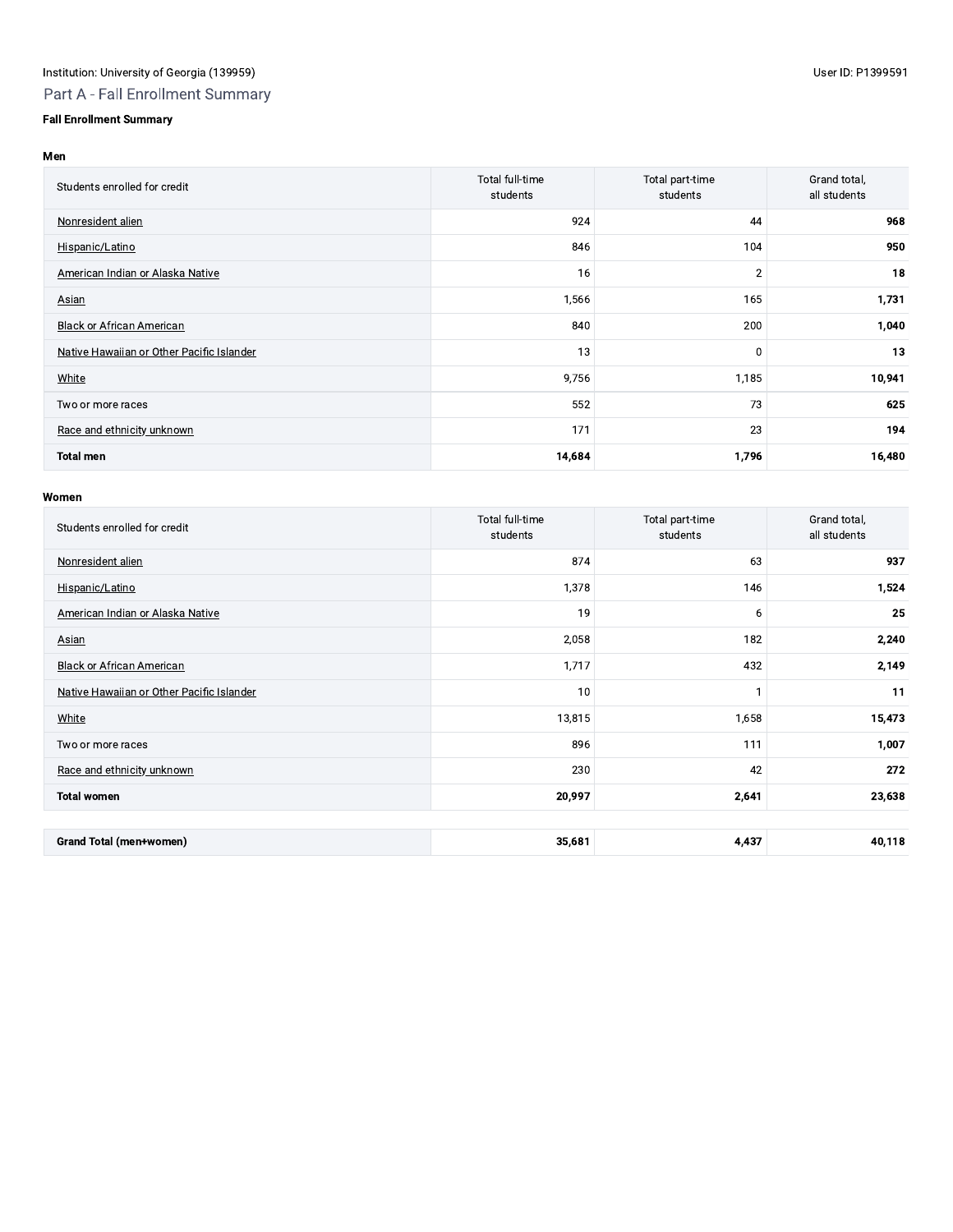# Part B - Fall Enrollment by Age and Gender for Full-time Undergraduate Students

## User ID: P1399591

| Age                                                  | Full-time Undergraduate Students |                         |
|------------------------------------------------------|----------------------------------|-------------------------|
|                                                      | Men                              | Women                   |
| Under 18                                             | 36                               | 94                      |
| 18-19                                                | 3,863                            | 6,849                   |
| $20 - 21$                                            | 5,573                            | 7,873                   |
| $22 - 24$                                            | 2,036                            | 1,567                   |
| 25-29                                                | 169                              | 88                      |
| 30-34                                                | 25                               | 17                      |
| 35-39                                                | $\overline{\mathbf{4}}$          | 9                       |
| 40-49                                                | 6                                | 9                       |
| 50-64                                                | $\mathbf{1}$                     | $\mathbf{1}$            |
| 65 and over                                          | $\pmb{0}$                        | $\vert$ 3               |
| Age unknown/unreported                               | $\mathbf 0$                      | $\overline{\mathbf{0}}$ |
| Total full-time undergraduate students (from part A) | 11,713                           | 16,510                  |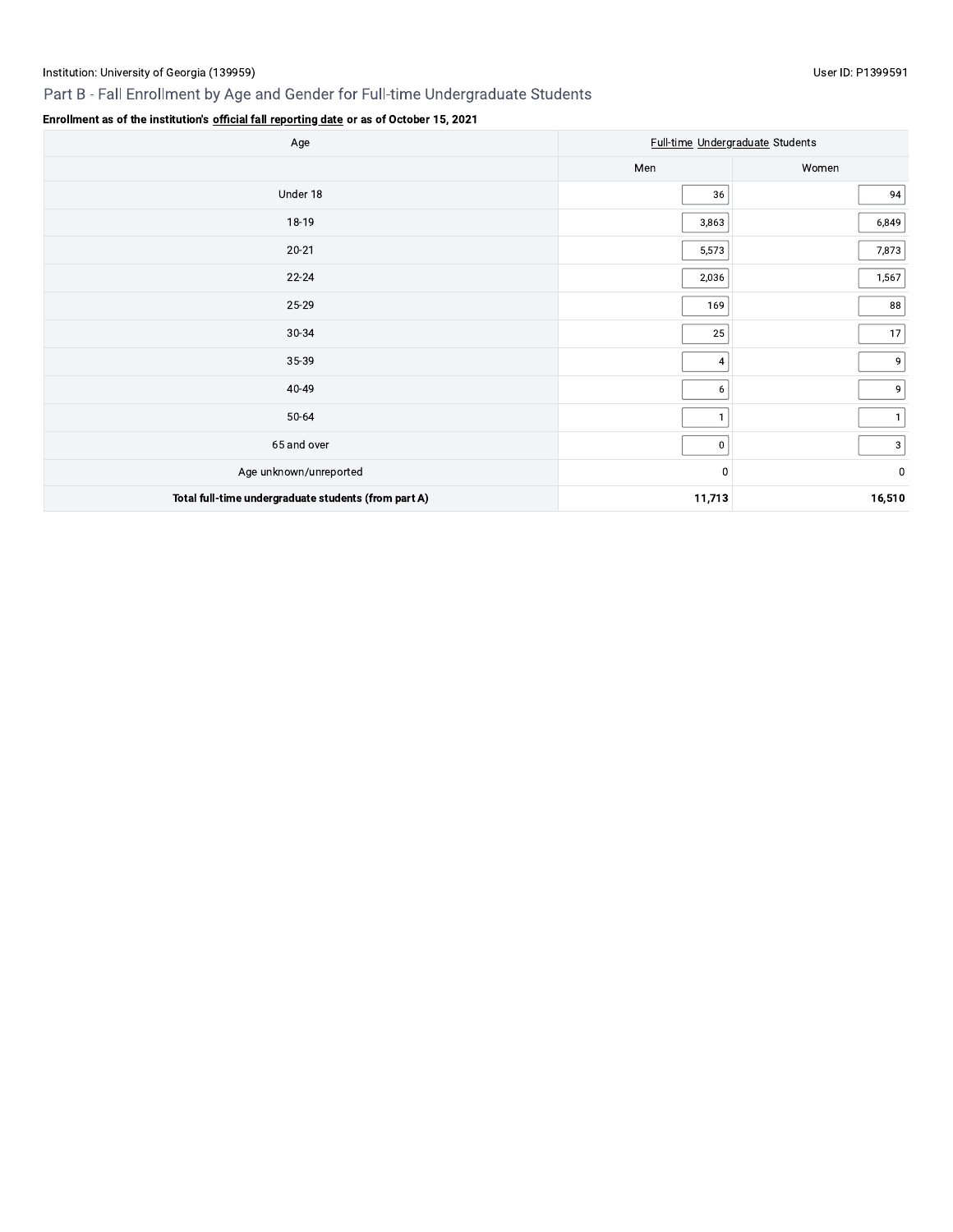# Part B - Fall Enrollment by Age and Gender for Part-time Undergraduate Students

| Age                                                  | Part-time Undergraduate Students |             |  |
|------------------------------------------------------|----------------------------------|-------------|--|
|                                                      | Men                              | Women       |  |
| Under 18                                             | 23                               | 43          |  |
| 18-19                                                | 52                               | 78          |  |
| $20 - 21$                                            | 244                              | 310         |  |
| $22 - 24$                                            | 473                              | 406         |  |
| 25-29                                                | 97                               | 64          |  |
| 30-34                                                | 28                               | 25          |  |
| 35-39                                                | 13                               | 10          |  |
| 40-49                                                | 11                               | 16          |  |
| 50-64                                                | 11                               | 14          |  |
| 65 and over                                          | 13                               | 12          |  |
| Age unknown/unreported                               | 0                                | $\mathbf 0$ |  |
| Total part-time undergraduate students (from part A) | 965                              | 978         |  |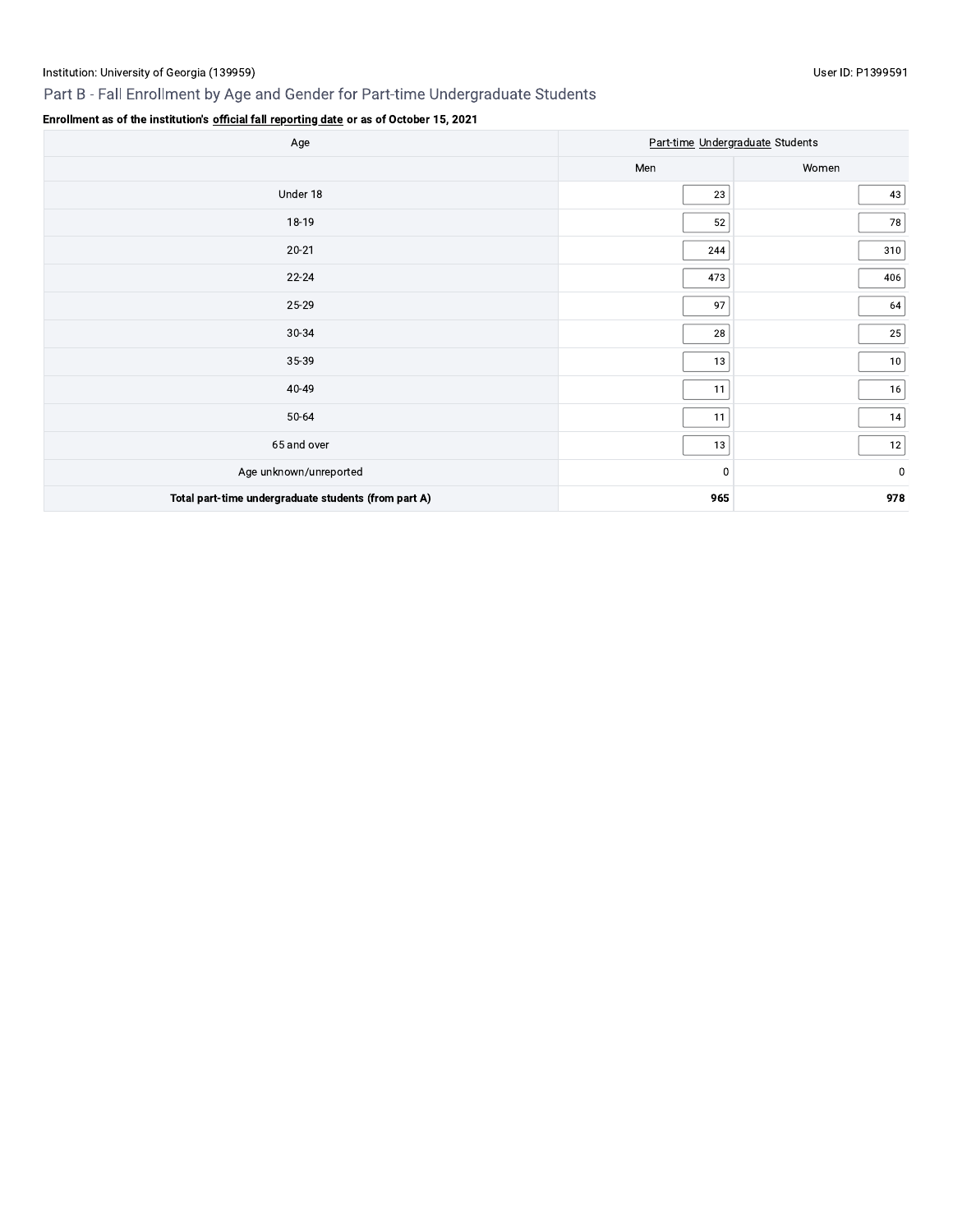# Part B - Fall Enrollment by Age and Gender for Full-time Graduate Students

## User ID: P1399591

| Age                                             | <b>Full-time Graduate Students</b> |             |
|-------------------------------------------------|------------------------------------|-------------|
|                                                 | Men                                | Women       |
| Under 18                                        |                                    |             |
| 18-19                                           |                                    |             |
| $20 - 21$                                       | 67                                 | 194         |
| $22 - 24$                                       | 965                                | 1,804       |
| 25-29                                           | 1,104                              | 1,536       |
| 30-34                                           | 502                                | 549         |
| 35-39                                           | 178                                | 197         |
| 40-49                                           | 113                                | 154         |
| 50-64                                           | 39                                 | 48          |
| 65 and over                                     | $2\vert$                           | $\vert$ 4   |
| Age unknown/unreported                          | 0                                  | $\mathbf 0$ |
| Total full-time graduate students (from part A) | 2,971                              | 4,487       |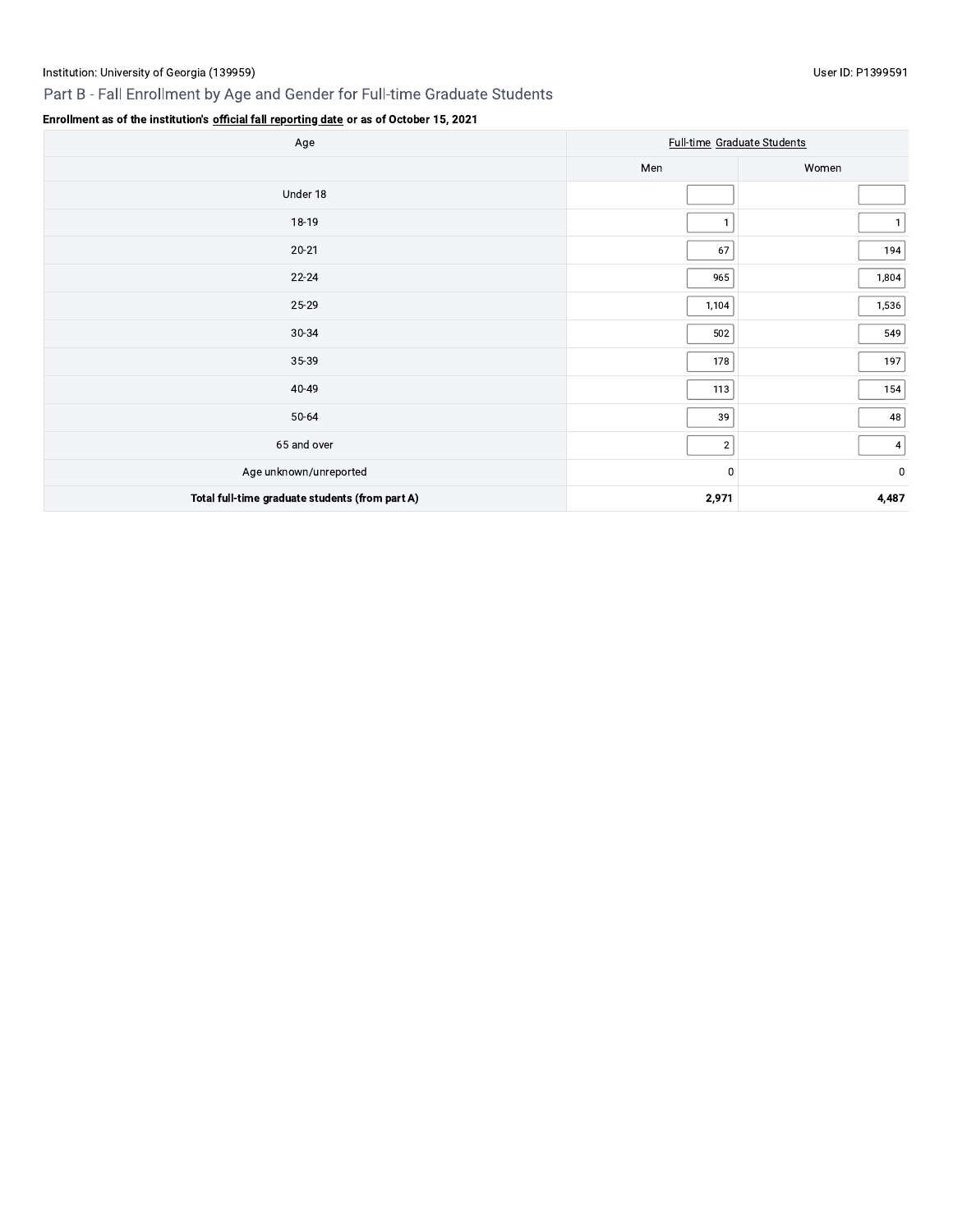# Part B - Fall Enrollment by Age and Gender for Part-time Graduate Students

| Age                                             | Part-time Graduate Students |             |
|-------------------------------------------------|-----------------------------|-------------|
|                                                 | Men                         | Women       |
| Under 18                                        |                             |             |
| 18-19                                           |                             |             |
| $20 - 21$                                       | $\mathbf{0}$                | 11          |
| $22 - 24$                                       | 66                          | 196         |
| 25-29                                           | 224                         | 462         |
| 30-34                                           | 197                         | 308         |
| 35-39                                           | 125                         | 225         |
| 40-49                                           | 152                         | 311         |
| 50-64                                           | 55                          | 140         |
| 65 and over                                     | 12                          | 10          |
| Age unknown/unreported                          | 0                           | $\mathbf 0$ |
| Total part-time graduate students (from part A) | 831                         | 1,663       |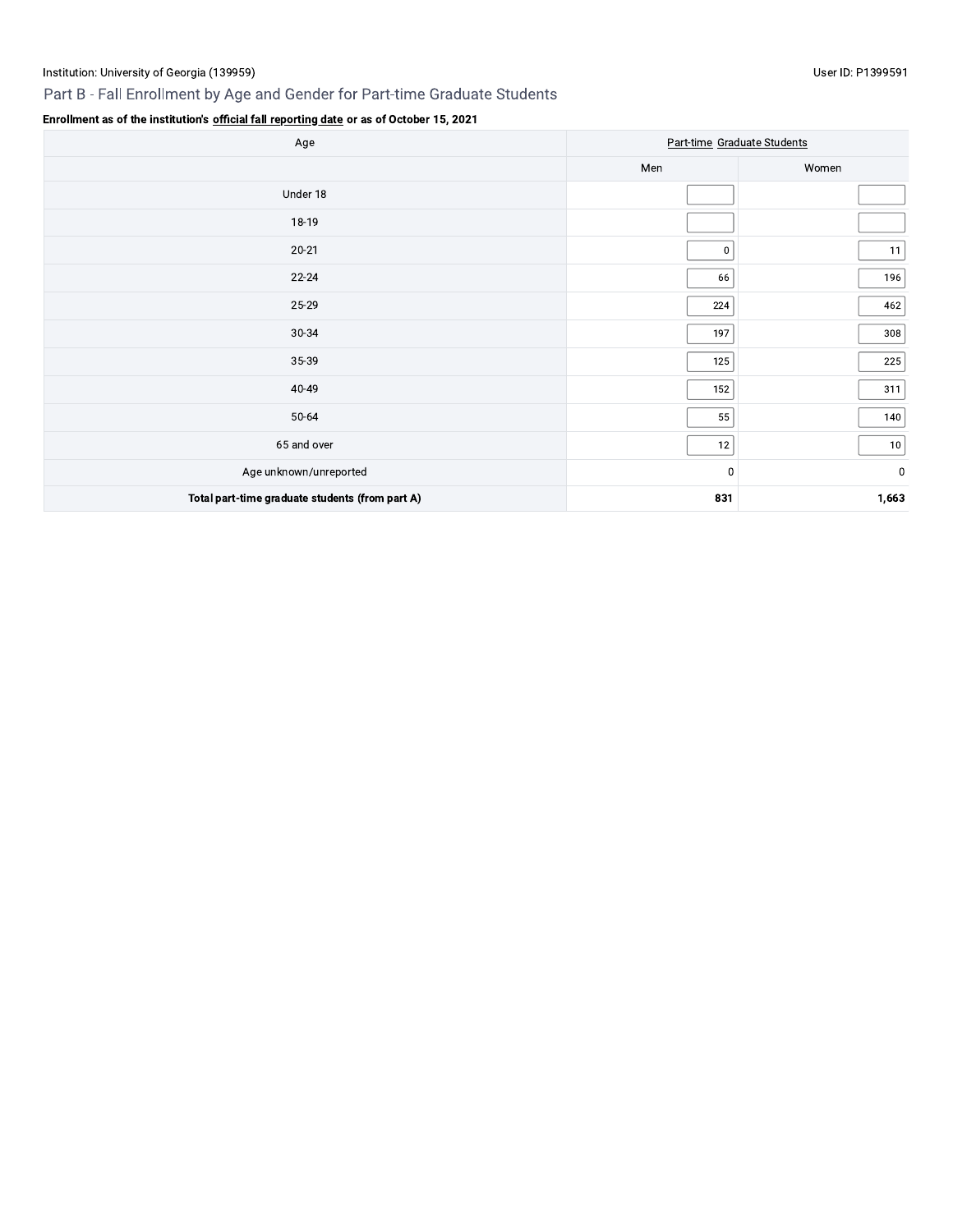## Part C - Screening Question

Did any of your first-time degree/certificate-seeking undergraduate students (reported in Part A) enroll within 12 months of graduating high school or receiving their GED?

- $\bigcirc$  No, we do not have any first-time students who enrolled within 12 months of their high school graduation.
- ⊙ Yes, we have first-time students who enrolled within 12 months of their high school graduation.

. You may use the box below to provide additional context for the data you have reported above. Context notes will be posted on the College Navigator website. Therefore, you should write all context notes using proper grammar (e.g., complete sentences with punctuation) and common language that can be easily understood by students and parents (e.g., spell out acronyms).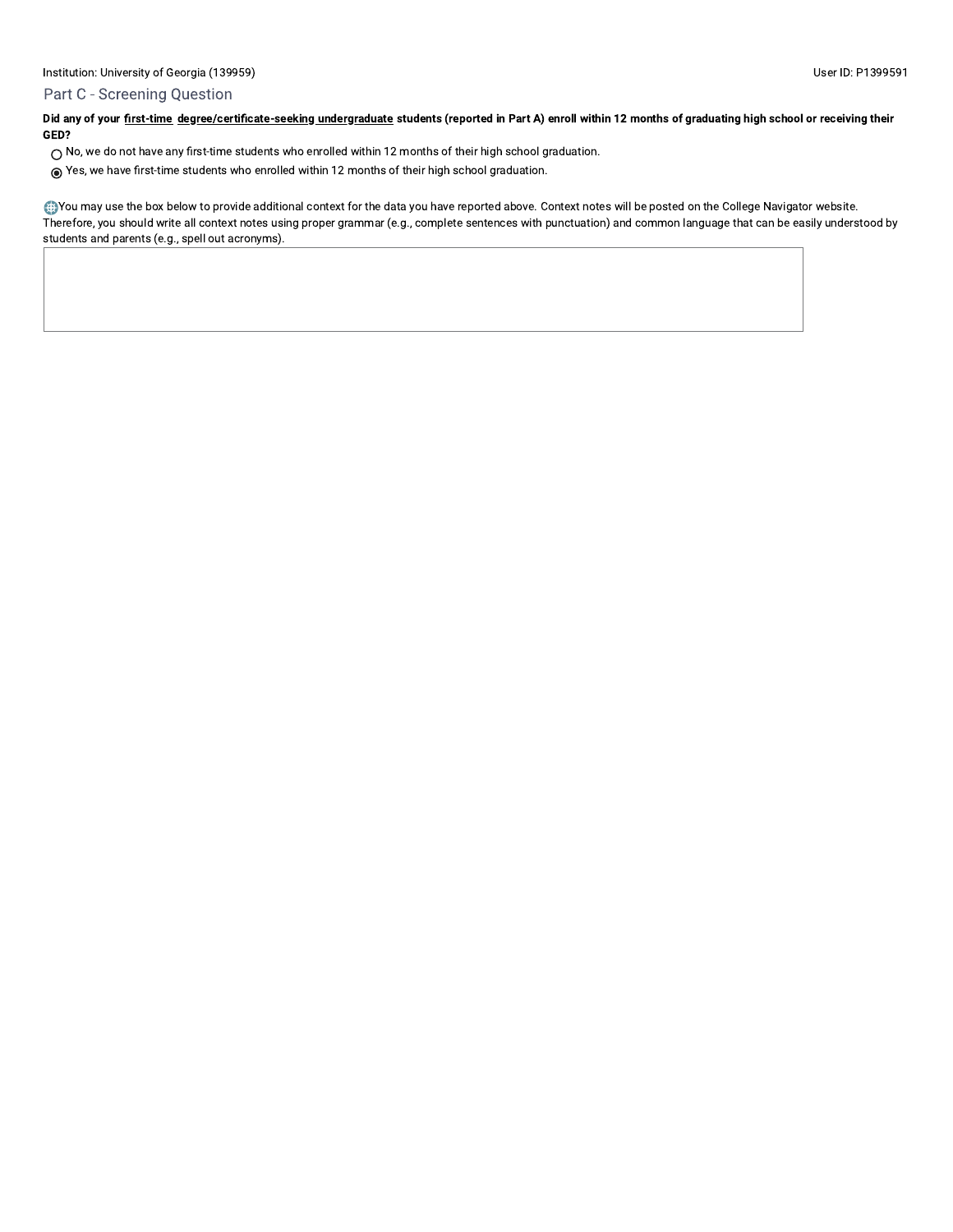# Part C - Residence of First-time Undergraduates

# Enrollment as of the institution's official fall reporting date or as of October 15, 2021

NOTE: These data are optional this year.

Enter at least one zero, where applicable, to verify that the screen has not been skipped.

| State of residence when student<br>was first admitted | FIPS Code | <b>t</b> Total first-time<br>degree/certificate-seeking<br>undergraduates<br>(1) | Of students in column 1, those<br>who enrolled within 12 months<br>of high school graduation<br>or receiving their GED<br>(2) |
|-------------------------------------------------------|-----------|----------------------------------------------------------------------------------|-------------------------------------------------------------------------------------------------------------------------------|
| Alabama                                               | 01        | 13                                                                               | 12                                                                                                                            |
| Alaska                                                | 02        |                                                                                  |                                                                                                                               |
| Arizona                                               | 04        | $\overline{4}$                                                                   | $\overline{\mathbf{4}}$                                                                                                       |
| Arkansas                                              | 05        | $\boldsymbol{6}$                                                                 | $\boldsymbol{6}$                                                                                                              |
| California                                            | 06        | 62                                                                               | 61                                                                                                                            |
| Colorado                                              | 08        | 28                                                                               | 28                                                                                                                            |
| Connecticut                                           | 09        | 13                                                                               | 12                                                                                                                            |
| Delaware                                              | 10        | $\ensuremath{\mathsf{3}}$                                                        | $\sqrt{3}$                                                                                                                    |
| District of Columbia                                  | 11        | $\overline{2}$                                                                   | $\sqrt{2}$                                                                                                                    |
| Florida                                               | 12        | 83                                                                               | 83                                                                                                                            |
| Georgia                                               | 13        | 4,764                                                                            | 4,742                                                                                                                         |
| Hawaii                                                | 15        |                                                                                  |                                                                                                                               |
| Idaho                                                 | 16        | $\overline{2}$                                                                   | $\sqrt{2}$                                                                                                                    |
| Illinois                                              | 17        | 32                                                                               | 31                                                                                                                            |
| Indiana                                               | 18        | 10                                                                               | 10                                                                                                                            |
| lowa                                                  | 19        | $\sqrt{2}$                                                                       | $\sqrt{2}$                                                                                                                    |
| Kansas                                                | 20        | $\mathbf{3}$                                                                     | 3                                                                                                                             |
| Kentucky                                              | 21        | 10                                                                               | 10                                                                                                                            |
| Louisiana                                             | 22        | 20                                                                               | 20                                                                                                                            |
| Maine                                                 | 23        | $\sqrt{2}$                                                                       | $\sqrt{2}$                                                                                                                    |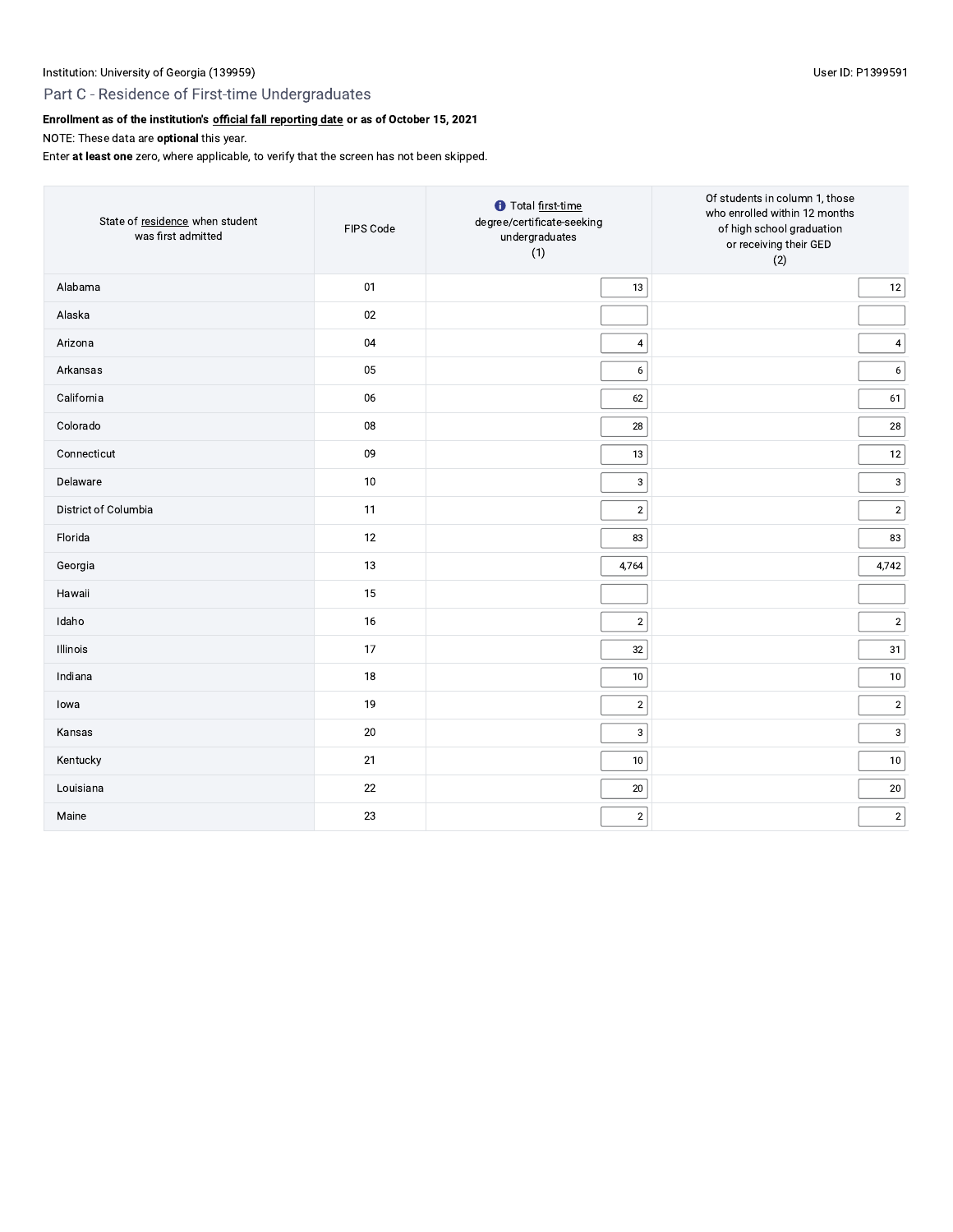# Part C - Residence of First-time Undergraduates

# Enrollment as of the institution's official fall reporting date or as of October 15, 2021

NOTE: These data are optional this year.

Enter at least one zero, where applicable, to verify that the screen has not been skipped.

| State of residence when student<br>was first admitted | FIPS Code | Total first-time<br>degree/certificate-seeking<br>undergraduates<br>(1) | Of students in column 1, those<br>who enrolled within 12 months<br>of high school graduation<br>or receiving their GED<br>(2) |
|-------------------------------------------------------|-----------|-------------------------------------------------------------------------|-------------------------------------------------------------------------------------------------------------------------------|
| Maryland                                              | 24        | 63                                                                      | 61                                                                                                                            |
| Massachusetts                                         | 25        | 17                                                                      | 17                                                                                                                            |
| Michigan                                              | 26        | 9                                                                       | 9                                                                                                                             |
| Minnesota                                             | 27        | $\overline{7}$                                                          | 7                                                                                                                             |
| Mississippi                                           | 28        | $\overline{7}$                                                          | 7                                                                                                                             |
| Missouri                                              | 29        | $\overline{7}$                                                          | 7                                                                                                                             |
| Montana                                               | $30\,$    |                                                                         |                                                                                                                               |
| Nebraska                                              | 31        | $\overline{1}$                                                          | $\vert$ 1                                                                                                                     |
| Nevada                                                | 32        | 3                                                                       | 3                                                                                                                             |
| New Hampshire                                         | 33        | $\mathsf 3$                                                             | 3                                                                                                                             |
| New Jersey                                            | 34        | 35                                                                      | 35                                                                                                                            |
| New Mexico                                            | 35        |                                                                         |                                                                                                                               |
| New York                                              | 36        | 83                                                                      | 81                                                                                                                            |
| North Carolina                                        | 37        | 105                                                                     | 105                                                                                                                           |
| North Dakota                                          | 38        |                                                                         |                                                                                                                               |
| Ohio                                                  | 39        | $20\,$                                                                  | 19                                                                                                                            |
| Oklahoma                                              | 40        | 3                                                                       | 3                                                                                                                             |
| Oregon                                                | 41        | $\sqrt{5}$                                                              | $\sqrt{5}$                                                                                                                    |
| Pennsylvania                                          | 42        | 40                                                                      | 40                                                                                                                            |
| Rhode Island                                          | $44\,$    | $_{\rm 3}$                                                              | 3                                                                                                                             |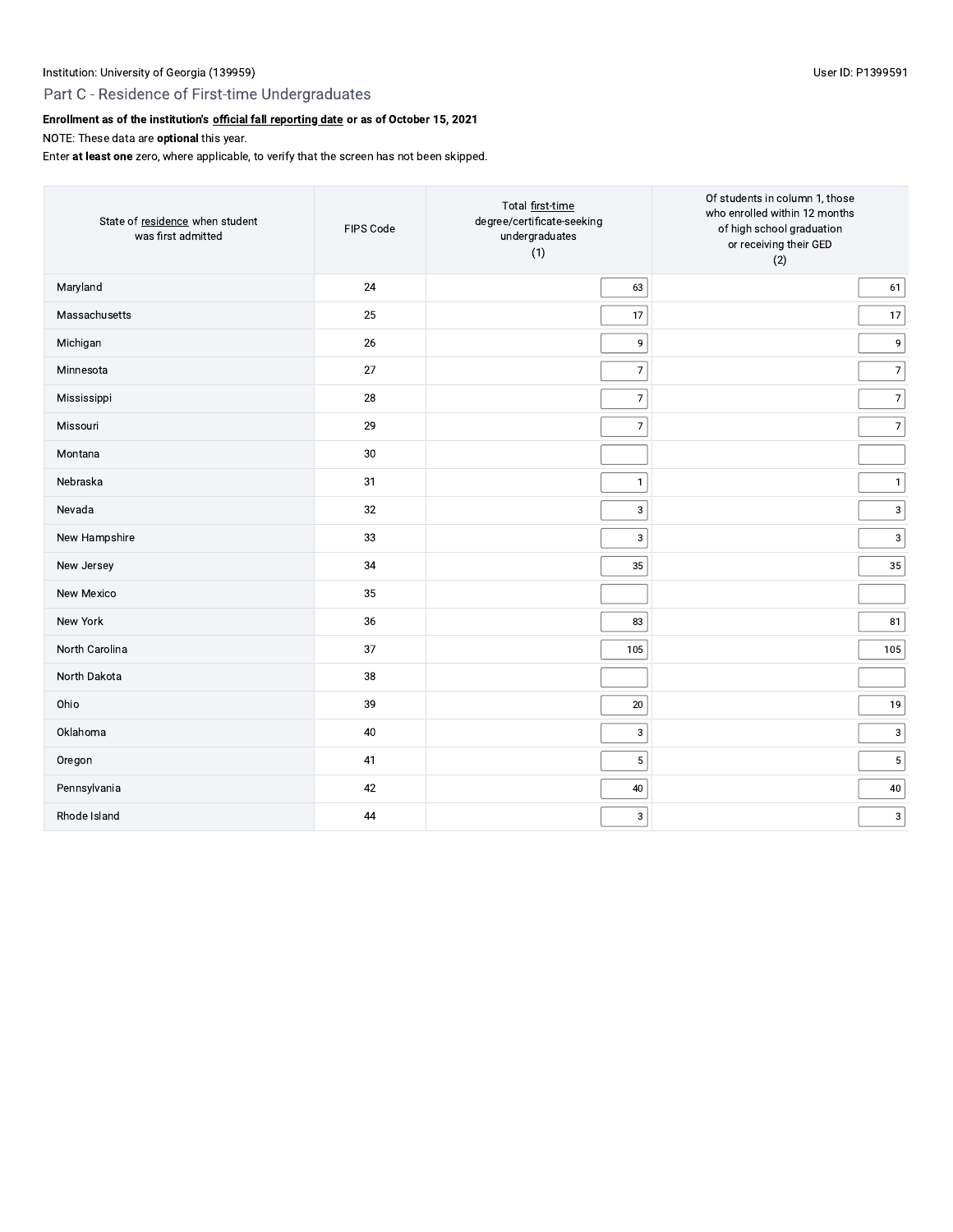# Part C - Residence of First-time Undergraduates

## Enrollment as of the institution's official fall reporting date or as of October 15, 2021

NOTE: These data are optional this year.

Enter at least one zero, where applicable, to verify that the screen has not been skipped.

| State of residence when student<br>was first admitted                    | FIPS Code | Total first-time<br>degree/certificate-seeking<br>undergraduates<br>(1) | Of students in column 1, those<br>who enrolled within 12 months<br>of high school graduation<br>or receiving their GED<br>(2) |
|--------------------------------------------------------------------------|-----------|-------------------------------------------------------------------------|-------------------------------------------------------------------------------------------------------------------------------|
| South Carolina                                                           | 45        | $46\,$                                                                  | 46                                                                                                                            |
| South Dakota                                                             | 46        | $\mathbf{1}$                                                            | $\mathbf{1}$                                                                                                                  |
| Tennessee                                                                | 47        | $40\,$                                                                  | 39                                                                                                                            |
| Texas                                                                    | 48        | 109                                                                     | 109                                                                                                                           |
| Utah                                                                     | 49        | $\mathbf 2$                                                             | $\sqrt{2}$                                                                                                                    |
| Vermont                                                                  | 50        | $\sqrt{2}$                                                              | $\sqrt{2}$                                                                                                                    |
| Virginia                                                                 | 51        | 83                                                                      | 80                                                                                                                            |
| Washington                                                               | 53        | 7                                                                       | $\overline{7}$                                                                                                                |
| West Virginia                                                            | 54        | $\mathbf{1}$                                                            | $\mathbf{1}$                                                                                                                  |
| Wisconsin                                                                | 55        | $10\,$                                                                  | 10                                                                                                                            |
| Wyoming                                                                  | 56        |                                                                         |                                                                                                                               |
| <b>State Unknown</b>                                                     | 57        | $\mathbf 5$                                                             | $\sqrt{5}$                                                                                                                    |
| American Samoa                                                           | 60        |                                                                         |                                                                                                                               |
| <b>Federated States of Micronesia</b>                                    | 64        |                                                                         |                                                                                                                               |
| Guam                                                                     | 66        |                                                                         |                                                                                                                               |
| Marshall Islands                                                         | 68        |                                                                         |                                                                                                                               |
| Northern Marianas                                                        | 69        |                                                                         |                                                                                                                               |
| Palau                                                                    | 70        |                                                                         |                                                                                                                               |
| Puerto Rico                                                              | 72        |                                                                         |                                                                                                                               |
| Virgin Islands                                                           | 78        |                                                                         |                                                                                                                               |
| Foreign Countries                                                        | 90        | $43\,$                                                                  | 37                                                                                                                            |
| Residence unknown/unreported                                             | 98        | $\mathbf 0$                                                             |                                                                                                                               |
| Total first-time degree/certificate-seeking undergraduates (from Part A) |           | 5,819                                                                   | 5,778                                                                                                                         |

. You may use the box below to provide additional context for the data you have reported above. Context notes will be posted on the College Navigator website. Therefore, you should write all context notes using proper grammar (e.g., complete sentences with punctuation) and common language that can be easily understood by students and parents (e.g., spell out acronyms).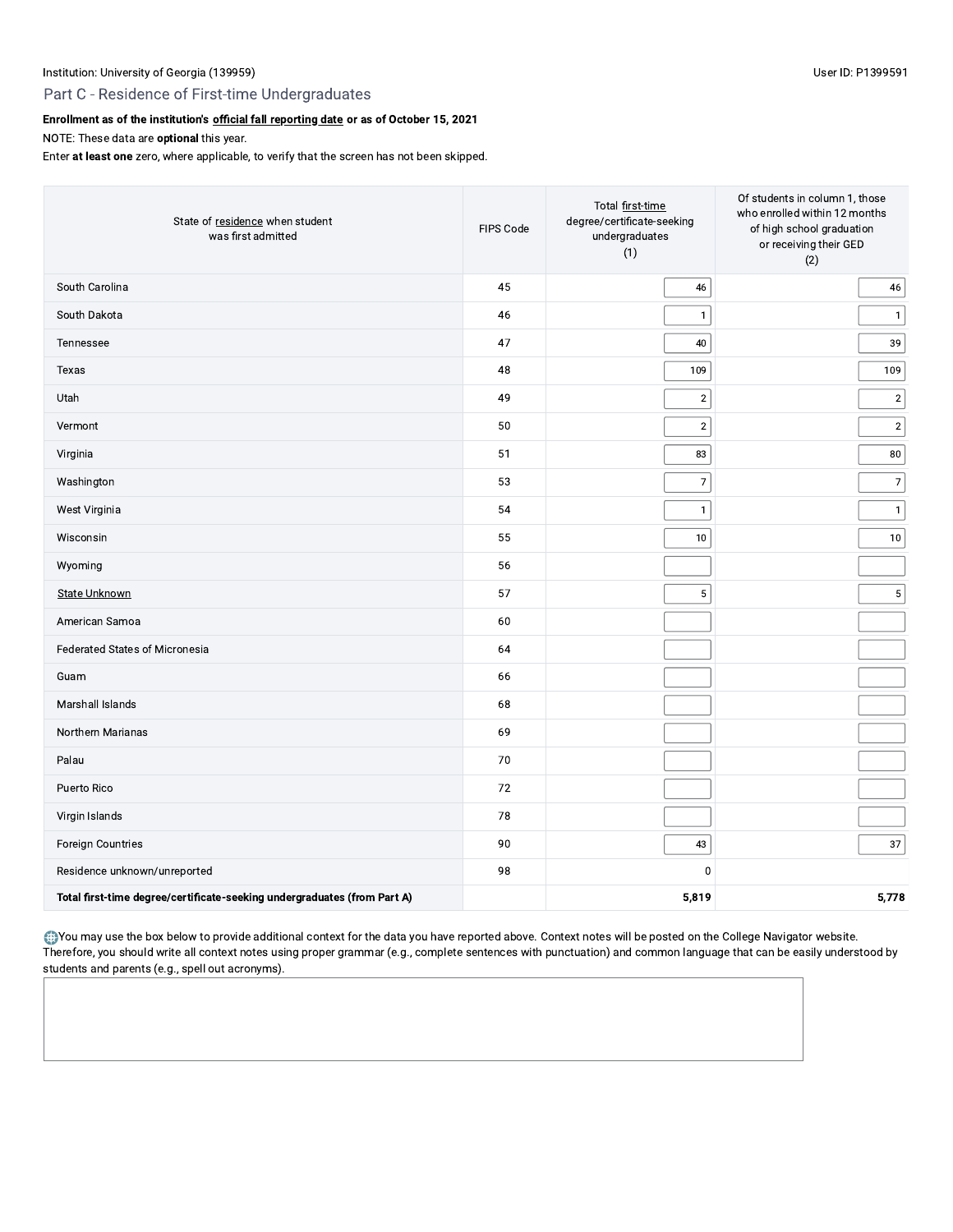# Part D - Total Undergraduate Entering Class

# Total Undergraduate Entering Class, Fall 2021

| D <sub>1</sub> | Total full-time, first-time degree/certificate-seeking undergraduates from Part A (GR cohort)                                                                                                                                                                | 5.785 |
|----------------|--------------------------------------------------------------------------------------------------------------------------------------------------------------------------------------------------------------------------------------------------------------|-------|
| D <sub>2</sub> | Total first-time degree/certificate-seeking undergraduates (full-time + part-time) from Part A                                                                                                                                                               | 5.819 |
| D <sub>3</sub> | Total transfer-in (non-first-time entering) degree/certificate-seeking undergraduates (full-time + part-time) from Part A                                                                                                                                    | 1.735 |
| D <sub>4</sub> | Total non-degree/non-certificate-seeking undergraduates (full-time + part-time) from Part A                                                                                                                                                                  | 134   |
| D <sub>5</sub> | Of the total non-degree/non-certificate-seeking undergraduates displayed on line D4, the number that are new to the institution in Fall 2021                                                                                                                 | 125   |
| D <sub>6</sub> | Total entering students at the undergraduate level<br>Note: This is calculated as first-time students (line D2) + students transferring to the institution (line D3) + non-degree/non-certificate-seeking<br>undergraduates entering in Fall 2021 (line D5). | 7.679 |
| D7             | Percentage of undergraduate entering class represented by your GR cohort (line D1/line D6)                                                                                                                                                                   | 75    |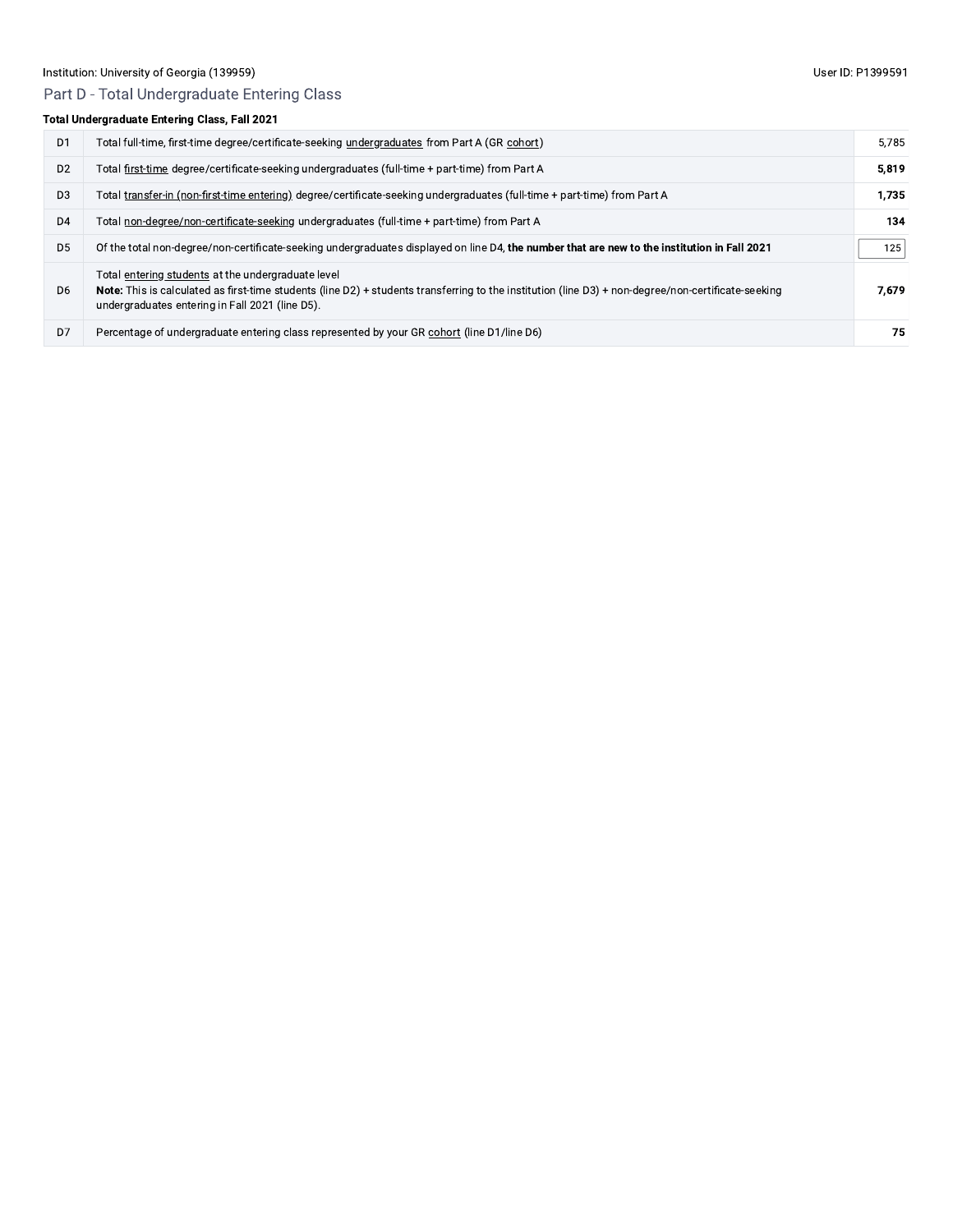$\overline{\mathbf{v}}$ 

## Part E - First-time Bachelor's Cohort Retention Rates (Full-time)

## Retention Rates - Full-time, First-time Bachelor's Cohort from Fall 2020

Academic reporters determine the cohort and retention as of the institution's official fall reporting date or as of October 15. Program reporters determine the cohort with enrollment any time between August 1 and October 31, 2020 and retention based on August 1, 2021.

The retention rate is calculated by the system after clicking "Save" on the screen. Exclusions are subtracted from and inclusions are added to the original cohort and the resulting adjusted cohort is used for calculating the retention rate.

**Retention Data Reporting Reminders:** 

- Include only full-time, first-time bachelor's students in this cohort.
- Determine the full-time cohort using Fall 2020 status (e.g., if a student was full-time in Fall 2020, report them in the full-time cohort regardless of their Fall 2021 status).
- If there are no students to report in the cohort, enter zero. Do not leave the field blank.
- Report in the exclusions box (line E2a) the number of students from the cohort who left the institution for any of the following reasons: died or were totally and permanently disabled; to
- serve in the armed forces (including those called to active duty); to serve with a foreign aid service of the Federal Government (e.g., Peace Corps); or to serve on official church missions. • Report in the inclusion box (line E2b) first-time bachelor's-seeking study abroad students who were excluded from the first-time cohort (line E1) but who have re-enrolled at the institution their second year.

| FULL-TIME, FIRST-TIME BACHELOR'S COHORT RETENTION: |                                                                                      |        |  |          | Prior year data<br>(Fall 2019 cohort) |
|----------------------------------------------------|--------------------------------------------------------------------------------------|--------|--|----------|---------------------------------------|
| E1                                                 | Full-time, first-time Fall 2020 bachelor's cohort                                    | 5,603  |  | 5,487    |                                       |
| E2a                                                | Exclusions from the Fall 2020 cohort                                                 | 0      |  | O        |                                       |
| E2b                                                | Inclusion to the Fall 2020 cohort                                                    | 0      |  | $\Omega$ |                                       |
| E3                                                 | Adjusted Fall 2020 cohort (line E1-E2a + E2b)                                        | 5.603  |  | 5,487    |                                       |
| E4                                                 | Students from Fall 2020 cohort still enrolled as of Fall 2021                        | 5,321  |  | 5,182    |                                       |
| E5                                                 | Full-time, first-time Fall 2020 bachelor's cohort retention rate (line E4 / line E3) | $95\%$ |  | 94       | %                                     |

The notes below provide context for the data you've reported above and may be posted on the College Navigator website.

Choose one option that best explains your data or choose "Not Applicable" if you do not wish to provide context notes. If none of the options provided explain your institution's data, then choose "Other" and write your own context notes. Therefore, you should write all context notes using proper grammar (e.g., complete sentences with punctuation) and common language that can be easily understood by students and parents (e.g., spell out acronyms).

Not Applicable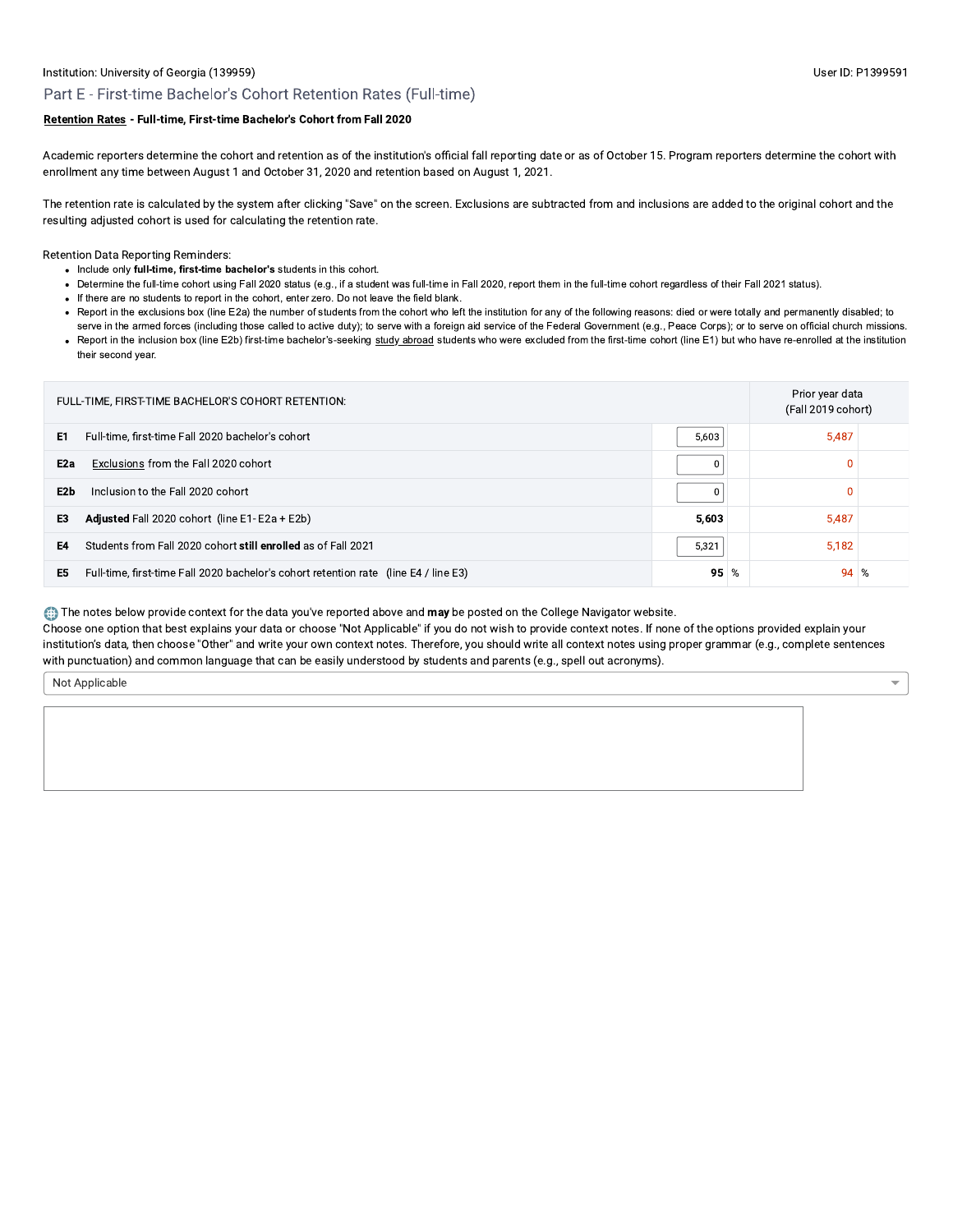#### User ID: P1399591

 $\overline{\mathbf{v}}$ 

## Part E - First-time Bachelor's Cohort Retention Rates (Part-time)

## Retention Rates - Part-time, First-time Bachelor's Cohort from Fall 2020

Academic reporters determine the cohort and retention as of the institution's official fall reporting date or as of October 15. Program reporters determine the cohort with enrollment any time between August 1 and October 31, 2020 and retention based on August 1, 2021.

The retention rate is calculated by the system after clicking "Save" on the screen. Exclusions are subtracted from the original cohort and the resulting adjusted cohort is used for calculating the retention rate.

**Retention Data Reporting Reminders:** 

- Include only part-time, first-time bachelor's-seeking students in this cohort.
- Determine part-time using Fall 2020 attendance status (e.g., if a student was part-time in Fall 2020, report them in the part-time cohort regardless of their Fall 2021 status).
- If there are no students to report in the cohort, enter zero. Do not leave the field blank.
- Report in the exclusions box (line E7a) the number of students from the cohort who left the institution for any of the following reasons: died or were totally and permanently disabled; to
- serve in the armed forces (including those called to active duty); to serve with a foreign aid service of the Federal Government (e.g., Peace Corps); or to serve on official church missions. • Report in the inclusion box (line E7b) first-time bachelor's-seeking study abroad students who were excluded from the first-time cohort (line E6) but who have re-enrolled at the institution their second year.

| PART-TIME, FIRST-TIME BACHELOR'S COHORT RETENTION: |                                                                                      |                            |  |      | Prior year data<br>(Fall 2019 cohort) |  |
|----------------------------------------------------|--------------------------------------------------------------------------------------|----------------------------|--|------|---------------------------------------|--|
| E6                                                 | Part-time, first-time Fall 2020 bachelor's cohort                                    | 43<br>$\blacktriangledown$ |  | 12   |                                       |  |
| E7a                                                | Exclusions from the Fall 2020 cohort                                                 |                            |  | 0    |                                       |  |
| E7b                                                | Inclusions to the Fall 2020 cohort                                                   |                            |  | 0    |                                       |  |
| E8                                                 | <b>Adjusted</b> Fall 2020 cohort (line E6 - E7a + E7b)                               | 43                         |  | 12   |                                       |  |
| E9                                                 | Students from Fall 2020 cohort still enrolled as of Fall 2021                        | 38                         |  | Ω    |                                       |  |
| E10                                                | Part-time, first-time Fall 2020 bachelor's cohort retention rate (line E9 / line E8) | $88\%$                     |  | 75 % |                                       |  |

The notes below provide context for the data you've reported above and may be posted on the College Navigator website.

Choose one option that best explains your data or choose "Not Applicable" if you do not wish to provide context notes. If none of the options provided explain your institution's data, then choose "Other" and write your own context notes. Therefore, you should write all context notes using proper grammar (e.g., complete sentences with punctuation) and common language that can be easily understood by students and parents (e.g., spell out acronyms).

Not Applicable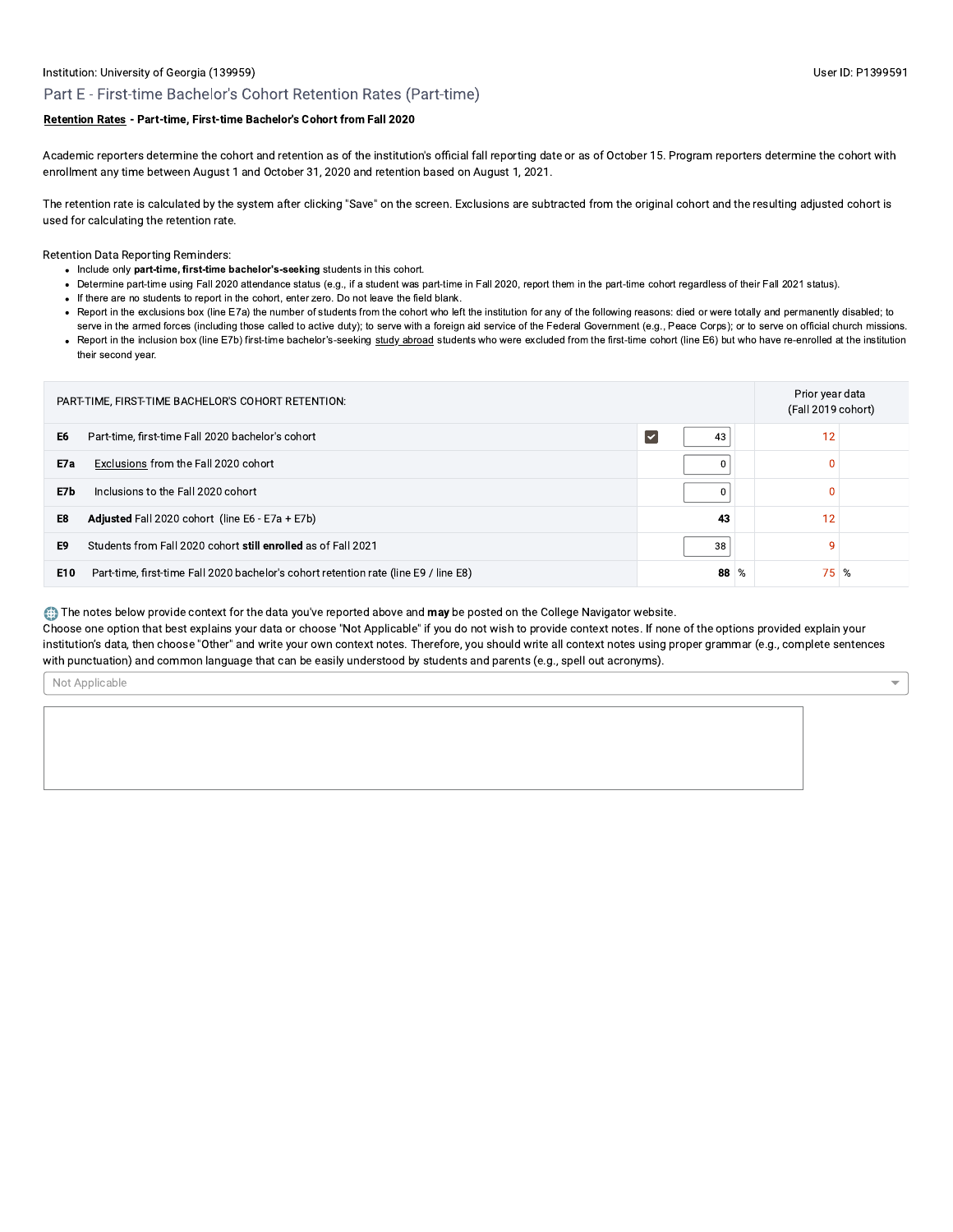# Institution: University of Georgia (139959) Part F - Student-to-Faculty Ratio

Please provide your institution's student-to-faculty ratio (i.e., student-to-instructional staff) for undergraduate programs for Fall 2021. The student-to-faculty ratio and any accompanying context that is provided will be displayed on College Navigator.

Note: Logic in this item is similar to item I-2 from the Common Data Set data collection.

Click here to use a worksheet to help you determine the student-to-faculty ratio

Student-to-faculty ratio Student-to-faculty ratio prior year  $17\,$ to 1  $\overline{17}$ to 1

You may use the box below to provide additional context for the data you have reported above. Context notes will be posted on the College Navigator website. Therefore, you should write all context notes using proper grammar (e.g., complete sentences with punctuation) and common language that can be easily understood by students and parents (e.g., spell out acronyms).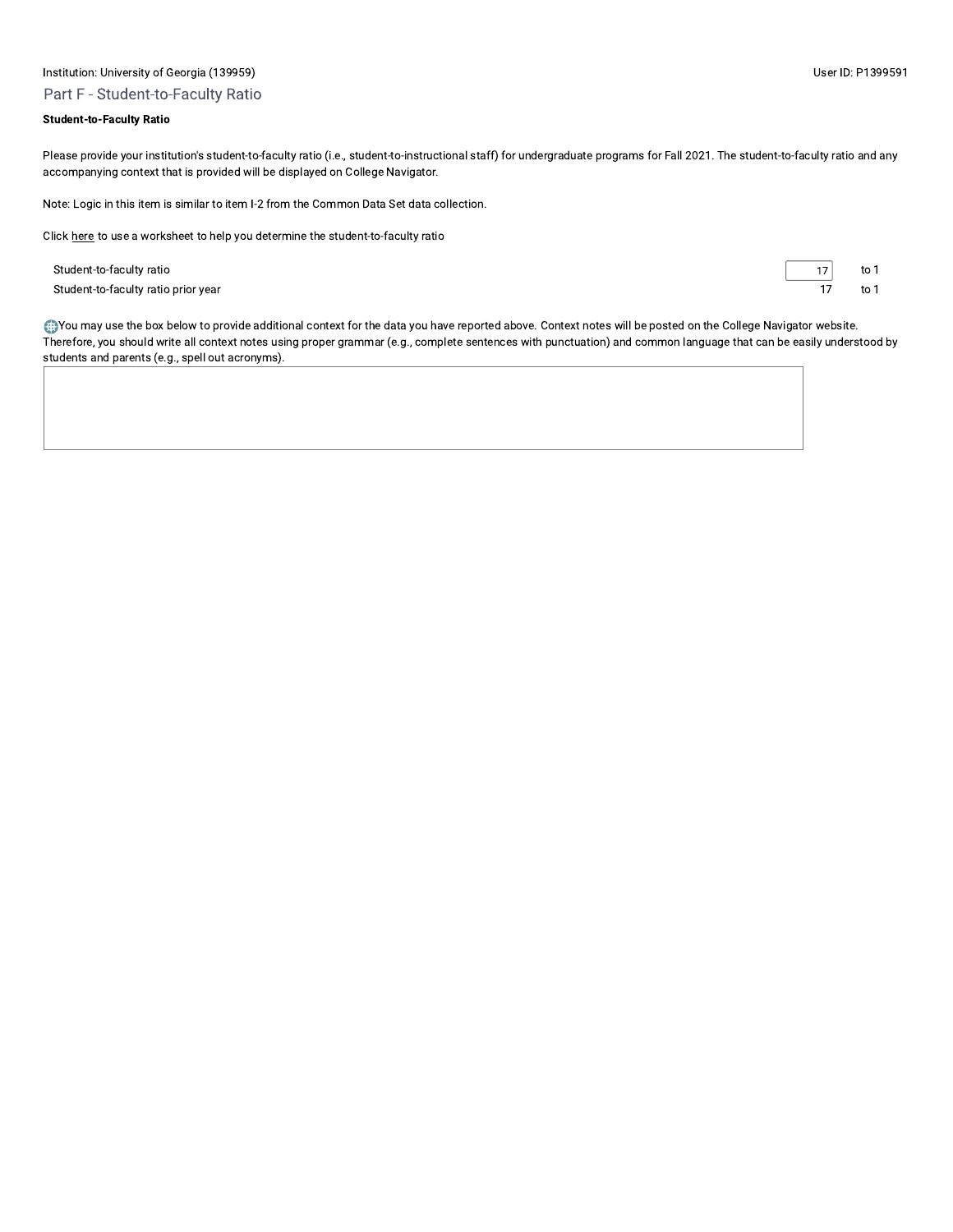## Prepared by

Reporting Reminders:

- The name of the preparer is being collected so that we can follow up with the appropriate person in the event that there are questions concerning the data.
- The Keyholder will be copied on all email correspondence to other preparers.
- The time it took to prepare this component is being collected so that we can continue to improve our estimate of the reporting burden associated with IPEDS.
- Please include in your estimate the time it took for you to review instructions, query and search data sources, complete and review the component, and submit the data through the Data Collection System.
- Thank you for your assistance.

| This survey component was prepared by: |                        |  |                          |  |                   |  |
|----------------------------------------|------------------------|--|--------------------------|--|-------------------|--|
|                                        | Keyholder              |  | <b>SFA Contact</b>       |  | <b>HR Contact</b> |  |
|                                        | <b>Finance Contact</b> |  | Academic Library Contact |  | Other             |  |
|                                        | Name:                  |  |                          |  |                   |  |
|                                        | Email:                 |  |                          |  |                   |  |

How many staff from your institution only were involved in the data collection and reporting process of this survey component?

Number of Staff (including yourself)

How many hours did you and others from your institution only spend on each of the steps below when responding to this survey component? Exclude the hours spent collecting data for state and other reporting purposes.

| Staff member  | Collecting Data Needed | Revising Data to Match<br><b>IPEDS Requirements</b> | <b>Entering Data</b> | Revising and Locking Data |
|---------------|------------------------|-----------------------------------------------------|----------------------|---------------------------|
| Your office   | hours                  | hours                                               | hours                | hours                     |
| Other offices | hours                  | hours                                               | hours                | hours                     |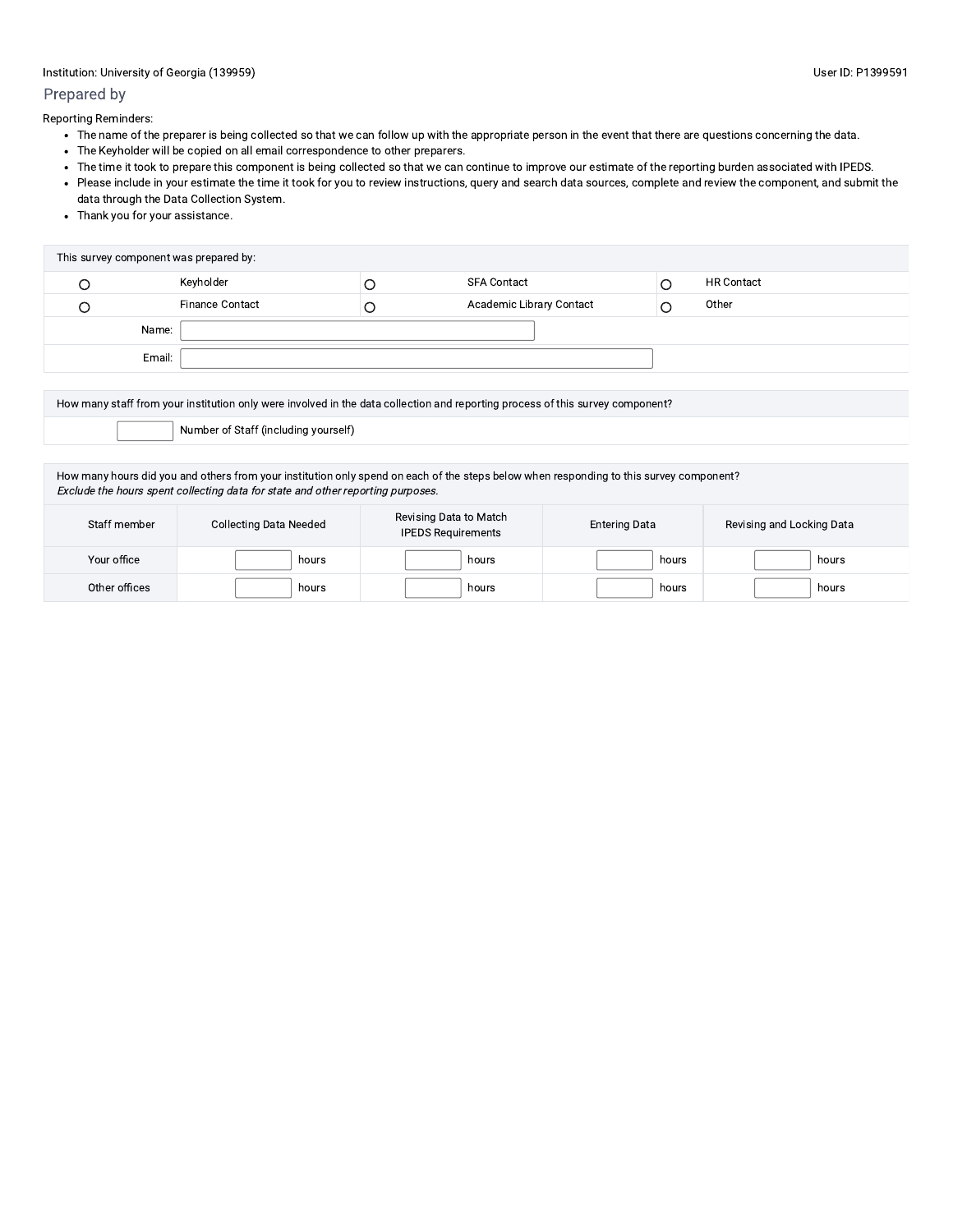## **Fall Enrollment Survey Summary**

IPEDS collects important information regarding your institution. All data reported in IPEDS survey components become available in the IPEDS Data Center and appear as aggregated data in various Department of Education reports. Additionally, some of the reported data appears specifically for your institution through the College Navigator website and is included in your institution's Data Feedback Report (DFR). The purpose of this summary is to provide you an opportunity to view some of the data that, when accepted through the IPEDS quality control process, will appear on the College Navigator website and/or your DFR. College Navigator is updated approximately three months after the data collection period closes and Data Feedback Reports will be available through the Data Center and sent to your institution's CEO in November 2021.

Please review your data for accuracy. If you have questions about the data displayed below after reviewing the data reported on the survey screens, please contact the IPEDS Help Desk at: 1-877-225-2568 or ipedshelp@rti.org.

# Four-Year Institutions with Graduate Students

| <b>Student Enrollment</b>            |         |  |  |
|--------------------------------------|---------|--|--|
| Total enrollment                     | 40.118  |  |  |
| Undergraduate enrollment             | 30,166  |  |  |
| Undergraduate transfer-in enrollment | 1,735   |  |  |
| Graduate enrollment                  | 9.952   |  |  |
|                                      |         |  |  |
| Student-to-faculty ratio             | 17 to 1 |  |  |

| <b>Student Characteristics (All Students)</b> |     |  |  |
|-----------------------------------------------|-----|--|--|
| Percent of all students who are female        | 59% |  |  |
|                                               |     |  |  |
| Percent of all students by race/ethnicity:    |     |  |  |
| American Indian or Alaska Native              | 0%  |  |  |
| Asian                                         | 10% |  |  |
| <b>Black or African American</b>              | 8%  |  |  |
| Hispanic/Latino                               | 6%  |  |  |
| Native Hawaiian or Pacific Islander           | 0%  |  |  |
| White                                         | 66% |  |  |
| Two or More Races                             | 4%  |  |  |
| Race and ethnicity unknown                    | 1%  |  |  |
| Nonresident alien                             | 5%  |  |  |

| <b>Undergraduate Student Characteristics</b> |       |  |  |
|----------------------------------------------|-------|--|--|
| Percent of undergraduates who are female     | 58%   |  |  |
| Percent of undergraduates who are full-time  | 94%   |  |  |
|                                              |       |  |  |
| Percent of undergraduates by race/ethnicity: |       |  |  |
| American Indian or Alaska Native             | $0\%$ |  |  |
| Asian                                        | 11%   |  |  |
| <b>Black or African American</b>             | 7%    |  |  |
| Hispanic/Latino                              | 7%    |  |  |
| Native Hawaiian or Pacific Islander          | 0%    |  |  |
| White                                        | 68%   |  |  |
| Two or More Races                            | 4%    |  |  |
| Race and ethnicity unknown                   | 1%    |  |  |
| Nonresident alien                            | 1%    |  |  |
|                                              |       |  |  |
| Percent of undergraduate students by age:    |       |  |  |
| 24 and under                                 | 98%   |  |  |
| 25 and over                                  | 2%    |  |  |
| Age unknown                                  | 0%    |  |  |

| <b>Undergraduate Retention and Graduation Rate Cohort</b>       |     |
|-----------------------------------------------------------------|-----|
| First-time, full-time bachelor's seeking student retention rate | 95% |
| First-time, part-time bachelor's seeking student retention rate | 88% |
|                                                                 |     |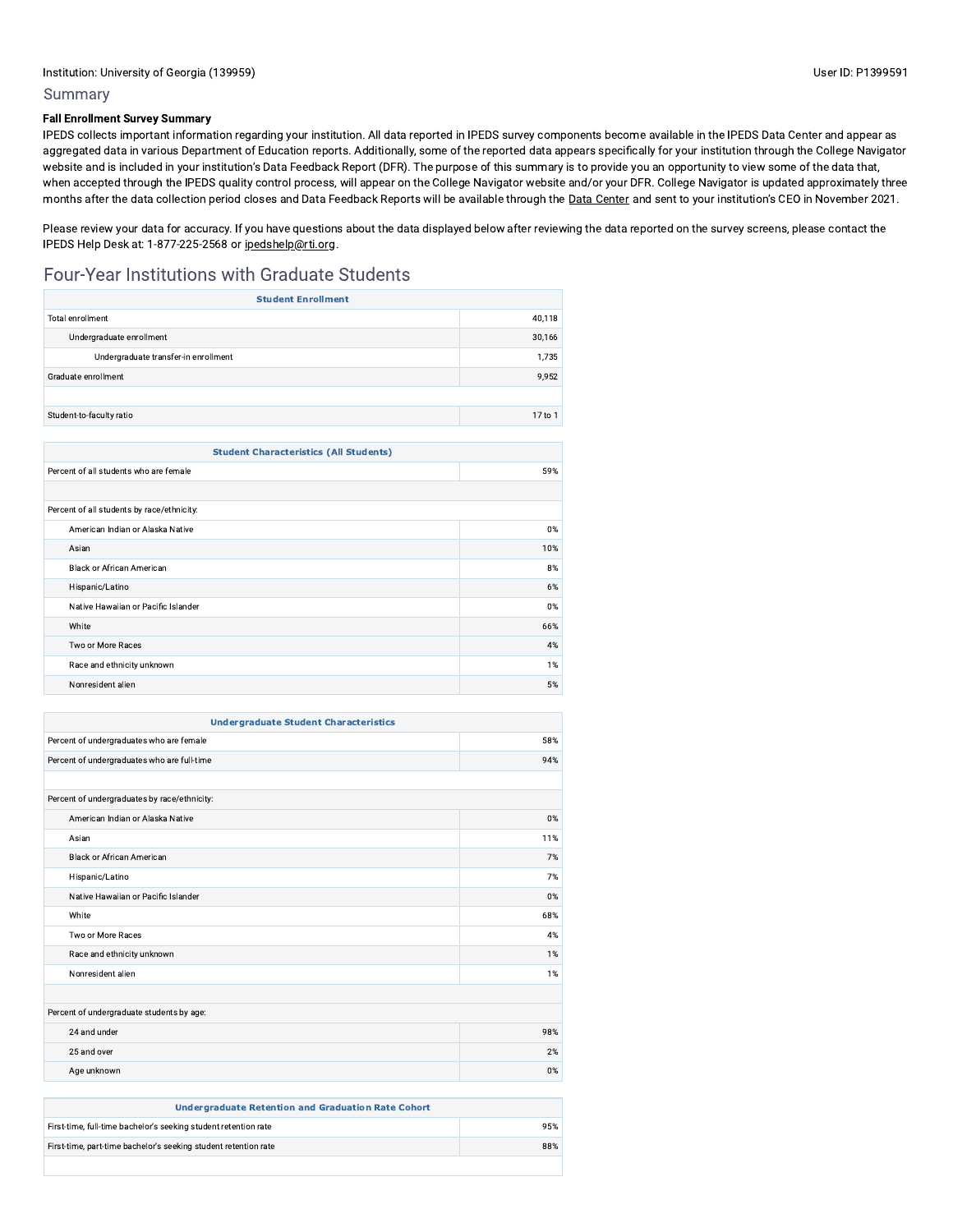| Graduation rate cohort as percent of total entering students | 75% |  |  |  |
|--------------------------------------------------------------|-----|--|--|--|
|                                                              |     |  |  |  |
| <b>Graduate Student Characteristics</b>                      |     |  |  |  |
| Percent of graduate students who are female                  | 62% |  |  |  |
| Percent of graduate students who are full-time               | 75% |  |  |  |